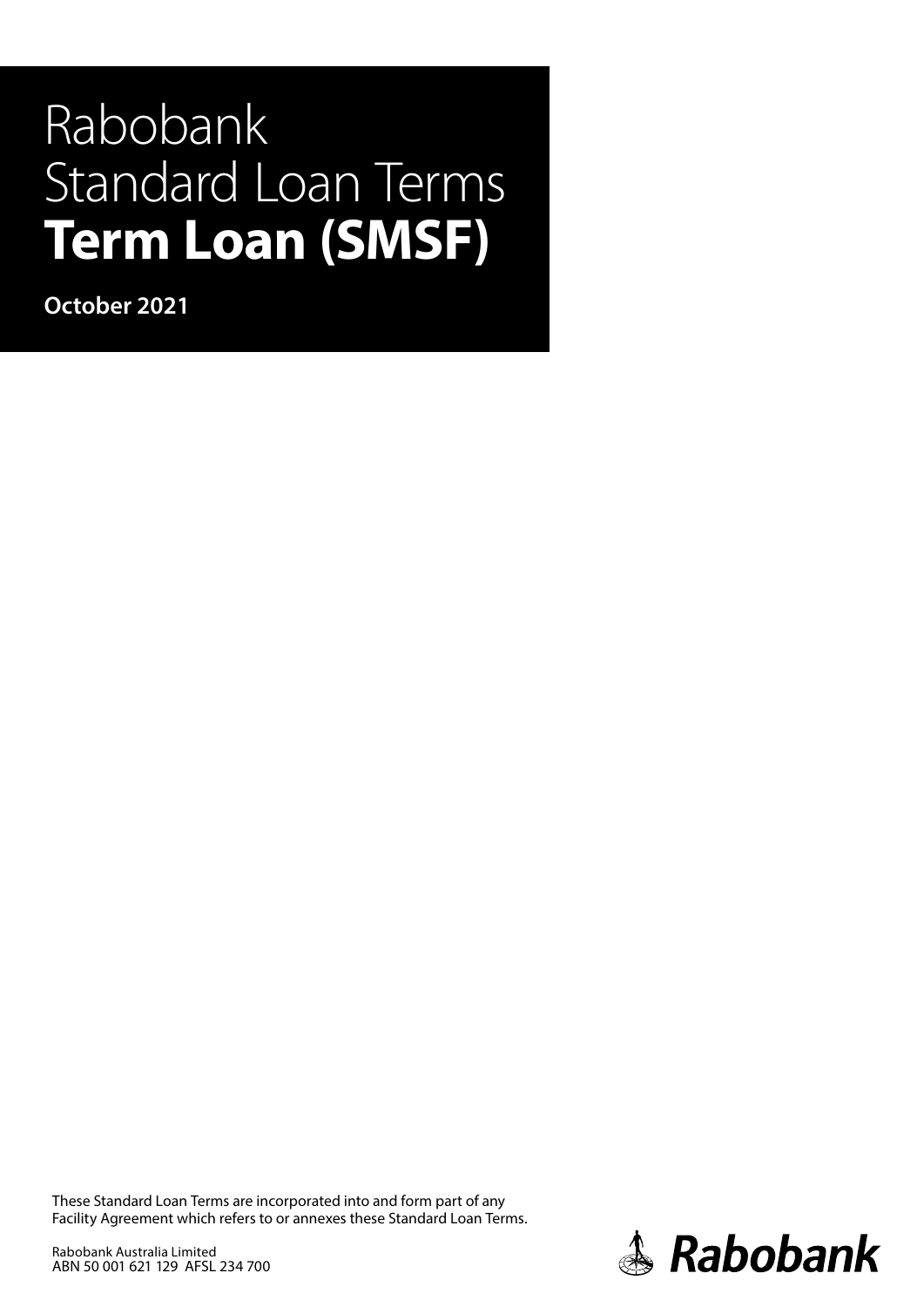## Summary – Key general terms and conditions

We set out in the table below a summary of the key general terms of your 'Term Loan (SMSF)' facility with Rabobank. The information in this table below is intended to give you an overview of key general terms and conditions of the Standard Loan Terms (or "SLT"). It does not describe these terms and conditions comprehensively.

Please ensure you read and understand the SLT (and the other documents that comprise our agreement with you) in full and not just this summary. The references to the SLT are provided in the right hand column of the table below.

If you are unsure about any aspect of the terms and conditions, please ask us or your legal adviser. We strongly recommend that you seek legal advice before entering into this agreement.

| <b>Key Features</b>              | Summary information of key general terms and conditions                                                                                                                                                                                                                                                                                                                                                                                                                                                                                                                                                                                                                             | <b>SLT</b> reference |
|----------------------------------|-------------------------------------------------------------------------------------------------------------------------------------------------------------------------------------------------------------------------------------------------------------------------------------------------------------------------------------------------------------------------------------------------------------------------------------------------------------------------------------------------------------------------------------------------------------------------------------------------------------------------------------------------------------------------------------|----------------------|
| Specific terms and<br>conditions | This document sets out the key general terms and conditions of a Term Loan (SMSF)<br>facility only.                                                                                                                                                                                                                                                                                                                                                                                                                                                                                                                                                                                 |                      |
|                                  | For specific terms of our agreement with you including the loan period, the applicable<br>interest rate, the loan limit, your repayments and other special conditions, please refer to the<br>'Letter of Offer'.                                                                                                                                                                                                                                                                                                                                                                                                                                                                    |                      |
|                                  | The interest rate applicable to a Term Loan (SMSF) product:                                                                                                                                                                                                                                                                                                                                                                                                                                                                                                                                                                                                                         |                      |
|                                  | • can be a fixed interest rate or a variable interest rate;                                                                                                                                                                                                                                                                                                                                                                                                                                                                                                                                                                                                                         |                      |
| Applicable<br>interest rate      | • for any amounts that have become due and payable but you have not yet paid, a further<br>4% is added on; and                                                                                                                                                                                                                                                                                                                                                                                                                                                                                                                                                                      | D, E, F              |
|                                  | • different rates can apply to your loan at the same time (for example, if part of your loan has<br>its interest rate fixed).                                                                                                                                                                                                                                                                                                                                                                                                                                                                                                                                                       |                      |
| <b>Fixed interest rates</b>      | For fixed interest rates (called a 'Fixed Interest Option' in the SLT), you can choose to have a<br>fixed rate apply immediately or at an agreed time in the future. However, please be aware that<br>if you choose to fix your rate (whether immediately or in the future) and you later change<br>your mind, you may be liable for break costs that can be very substantial.                                                                                                                                                                                                                                                                                                      | D, F, I              |
| <b>Debiting of interest</b>      | You are required to repay any outstanding debit balance for your Term Loan (SMSF) facility in<br>full at the expiry of the loan period or if the security is sold. Other repayment requirements<br>may also be specified in the Letter of Offer.                                                                                                                                                                                                                                                                                                                                                                                                                                    | E, J                 |
|                                  | Interest is debited to your account on the 'Interest Payment Date' (specified in the Letter<br>of Offer).                                                                                                                                                                                                                                                                                                                                                                                                                                                                                                                                                                           |                      |
| Fees and costs                   | You are responsible for certain matters described in the terms and conditions. These include<br>costs Rabobank incurs to external parties (eg legal fees) when Rabobank does something or<br>changes something on your request, or costs Rabobank reasonably needs to incur when you<br>are in default (or we suspect you may be in default). Please refer to the SLT for a complete list.                                                                                                                                                                                                                                                                                          | Κ                    |
| <b>Events of Default</b>         | Please carefully read about the matters in the SLT that would be an 'Event of Default'. If you<br>breach the terms of the agreement and the breach is of a kind that is specified as an 'Event<br>of Default', the terms and conditions generally require Rabobank to notify you of the breach<br>and give you an opportunity to remedy that breach. However, if the breach is not remedied,<br>Rabobank is entitled to demand full repayment of amounts outstanding and take other<br>action necessary in order to protect its interests. Please carefully read about the matters in<br>the SLT that would be an 'Event of Default' and what action Rabobank can take as a result. | L                    |
| <b>Account statements</b>        | Generally, Rabobank will provide you with statements of account monthly by electronic<br>means (unless you have chosen to receive paper statements).                                                                                                                                                                                                                                                                                                                                                                                                                                                                                                                                | O(17)                |
| Pre-settlement<br>conditions     | The terms and conditions (and also the Letter of Offer) specify that certain things need to<br>occur before you can first access and draw down on your Term Loan (SMSF) facility.                                                                                                                                                                                                                                                                                                                                                                                                                                                                                                   | B                    |
|                                  | Any amount of your loan limit that is not drawn down is called the 'Undrawn Amount' in<br>the SLT.                                                                                                                                                                                                                                                                                                                                                                                                                                                                                                                                                                                  |                      |
| Undrawn Ioan amounts             | Rabobank can reduce the loan limit by any Undrawn Amount by giving you notice on the<br>same day. You are able to do the same by giving us 3 days' notice.                                                                                                                                                                                                                                                                                                                                                                                                                                                                                                                          | C                    |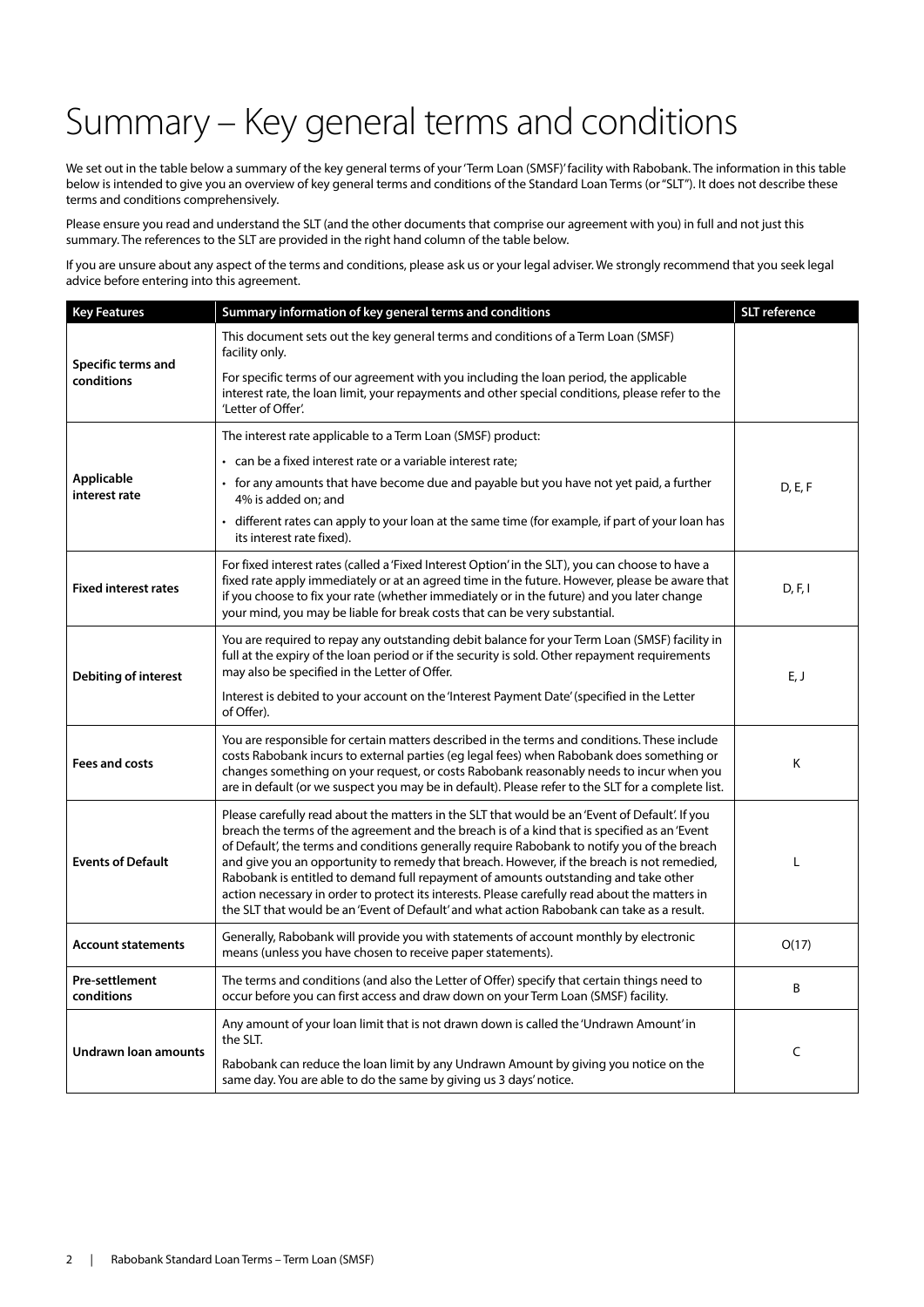| <b>Key Features</b>                                                                         | Summary information of key general terms and conditions                                                                                                                                                                                                                                                                                                                                                                                                                                                                                                                                                                                                                                                                                                                                                                                                                                     | <b>SLT</b> reference |
|---------------------------------------------------------------------------------------------|---------------------------------------------------------------------------------------------------------------------------------------------------------------------------------------------------------------------------------------------------------------------------------------------------------------------------------------------------------------------------------------------------------------------------------------------------------------------------------------------------------------------------------------------------------------------------------------------------------------------------------------------------------------------------------------------------------------------------------------------------------------------------------------------------------------------------------------------------------------------------------------------|----------------------|
| <b>Loan Conditions Review</b><br>and Loan Pricing Review                                    | Rabobank can conduct reviews of your loan conditions and pricing at times specified in the<br>Letter of Offer and permit Rabobank to change certain things about how a Term Loan (SMSF)<br>facility is offered to you. For example, Rabobank may, among other things, require full or<br>partial repayment of the facility if it exercises its discretion to do so or vary some or all of the<br>terms (including pricing) applying to the facility. If such changes are made, we will provide<br>you with 90 days' notice if you are required to fully or partially repay the facility or of any<br>variations to the facility agreement aside from a change to the pricing.                                                                                                                                                                                                               | н                    |
| Undertakings,<br>representations<br>and warranties,<br>acknowledgements,<br>and indemnities | Please note that if we agree to provide you with a Term Loan (SMSF) facility, we do so on the<br>basis of certain conditions listed in clause O. These are too numerous to list in this summary<br>but generally fall into the following categories:<br>• you undertake to do certain things (clause $O(1)$ );<br>• you represent and warrant to us about certain things at the time you enter into the facility<br>and as long as the facility remains active (clause $O(2) - O(3)$ ); and<br>• you also acknowledge certain matters $(O(4))$ .<br>You also agree to 'indemnify' Rabobank in certain circumstances. This means that if certain<br>things happen, you agree you will be responsible for bearing those costs and, in some cases,<br>compensating Rabobank for the fees, loss or damages Rabobank has incurred. Please ensure<br>you understand what these circumstances are. | $\Omega$             |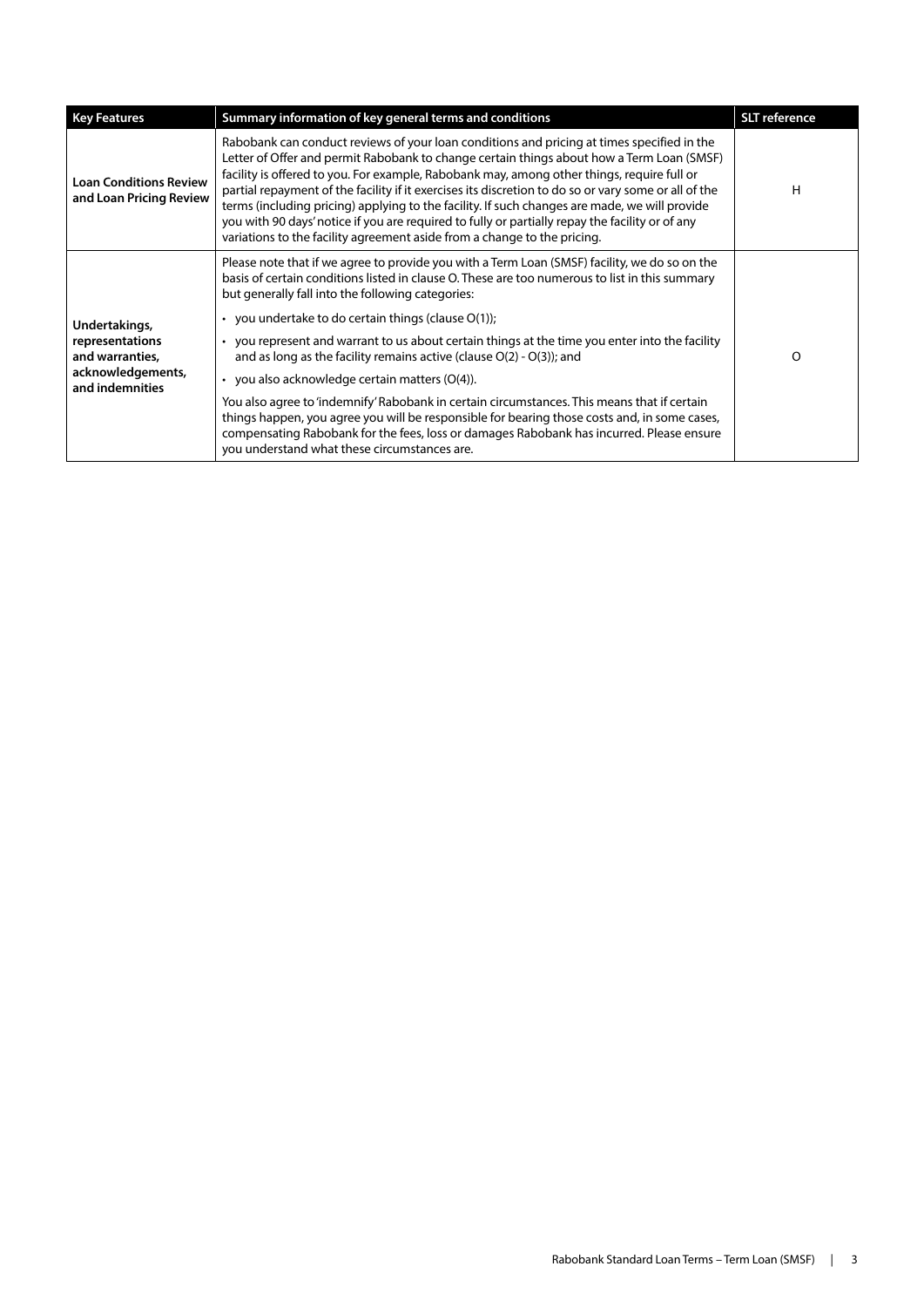## Contents

| А. |                                                                                              |  |
|----|----------------------------------------------------------------------------------------------|--|
|    |                                                                                              |  |
|    |                                                                                              |  |
|    |                                                                                              |  |
|    |                                                                                              |  |
|    |                                                                                              |  |
|    |                                                                                              |  |
| В. |                                                                                              |  |
|    |                                                                                              |  |
|    |                                                                                              |  |
|    |                                                                                              |  |
|    |                                                                                              |  |
|    |                                                                                              |  |
|    |                                                                                              |  |
|    |                                                                                              |  |
|    |                                                                                              |  |
|    |                                                                                              |  |
|    |                                                                                              |  |
|    |                                                                                              |  |
|    |                                                                                              |  |
| C. |                                                                                              |  |
|    |                                                                                              |  |
|    |                                                                                              |  |
|    |                                                                                              |  |
|    |                                                                                              |  |
| D. |                                                                                              |  |
|    |                                                                                              |  |
|    |                                                                                              |  |
|    |                                                                                              |  |
| E. |                                                                                              |  |
|    |                                                                                              |  |
|    |                                                                                              |  |
|    |                                                                                              |  |
| E. |                                                                                              |  |
|    | 1. Booking of Fixed Interest Options commencing within 30 or 180 days of date of selection 9 |  |
|    | 2. Booking Fixed Interest Options more than 180 days and up to 4 years ahead                 |  |
|    |                                                                                              |  |
|    |                                                                                              |  |
| G. |                                                                                              |  |
|    |                                                                                              |  |
|    | 2. Adverse change                                                                            |  |
|    |                                                                                              |  |
|    |                                                                                              |  |
|    |                                                                                              |  |
| Н. |                                                                                              |  |
|    |                                                                                              |  |
|    |                                                                                              |  |
|    |                                                                                              |  |
|    |                                                                                              |  |
|    |                                                                                              |  |
|    |                                                                                              |  |
|    |                                                                                              |  |
|    |                                                                                              |  |
| I. |                                                                                              |  |
|    |                                                                                              |  |
|    |                                                                                              |  |
|    |                                                                                              |  |
|    |                                                                                              |  |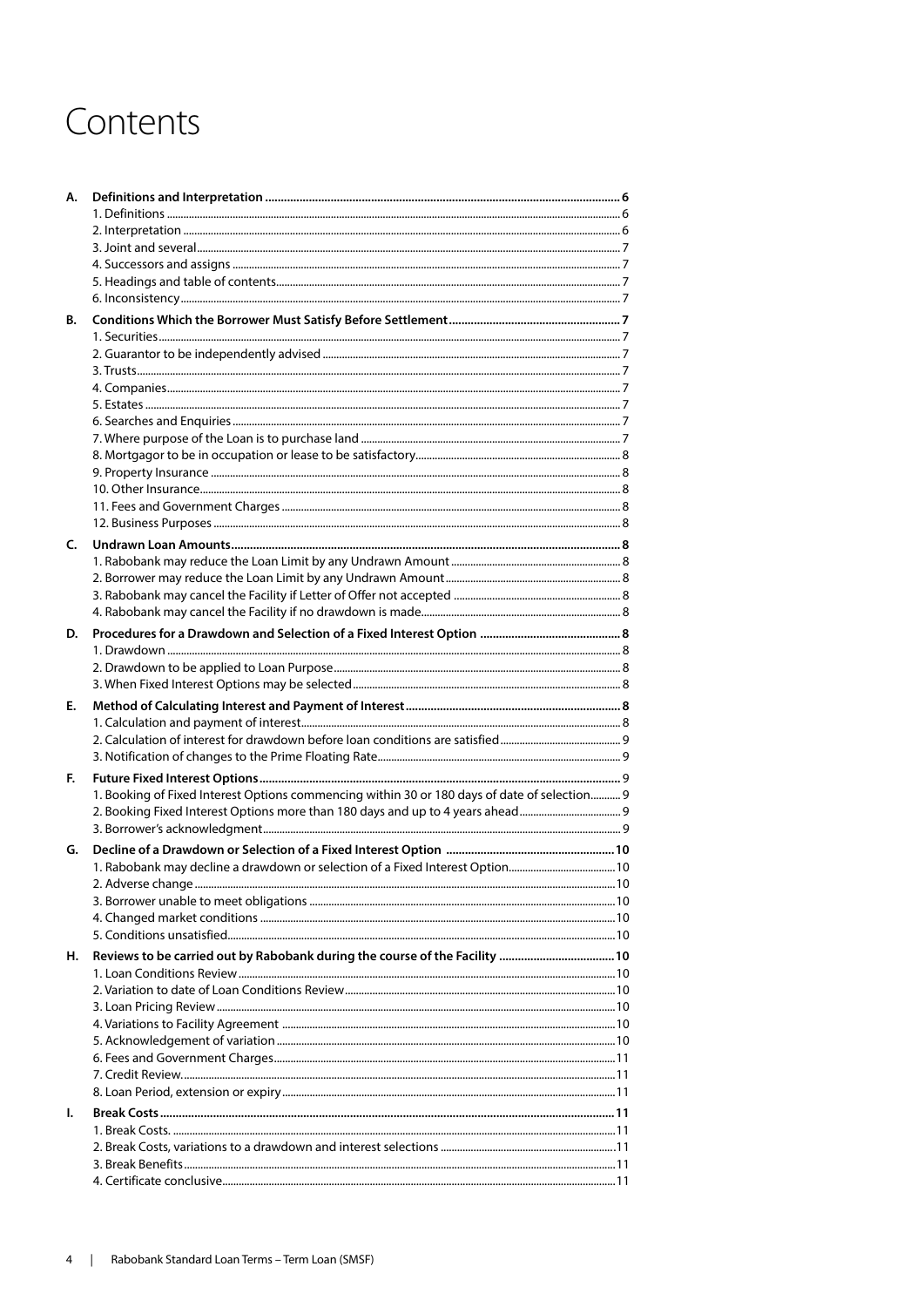| J. |  |
|----|--|
|    |  |
|    |  |
|    |  |
|    |  |
|    |  |
|    |  |
|    |  |
|    |  |
|    |  |
| Κ. |  |
|    |  |
|    |  |
|    |  |
|    |  |
|    |  |
| L. |  |
|    |  |
|    |  |
|    |  |
|    |  |
|    |  |
|    |  |
|    |  |
|    |  |
|    |  |
|    |  |
|    |  |
|    |  |
|    |  |
| N. |  |
|    |  |
|    |  |
|    |  |
| O. |  |
|    |  |
|    |  |
|    |  |
|    |  |
|    |  |
|    |  |
|    |  |
|    |  |
|    |  |
|    |  |
|    |  |
|    |  |
|    |  |
|    |  |
|    |  |
|    |  |
|    |  |
|    |  |
|    |  |
|    |  |
|    |  |
|    |  |
|    |  |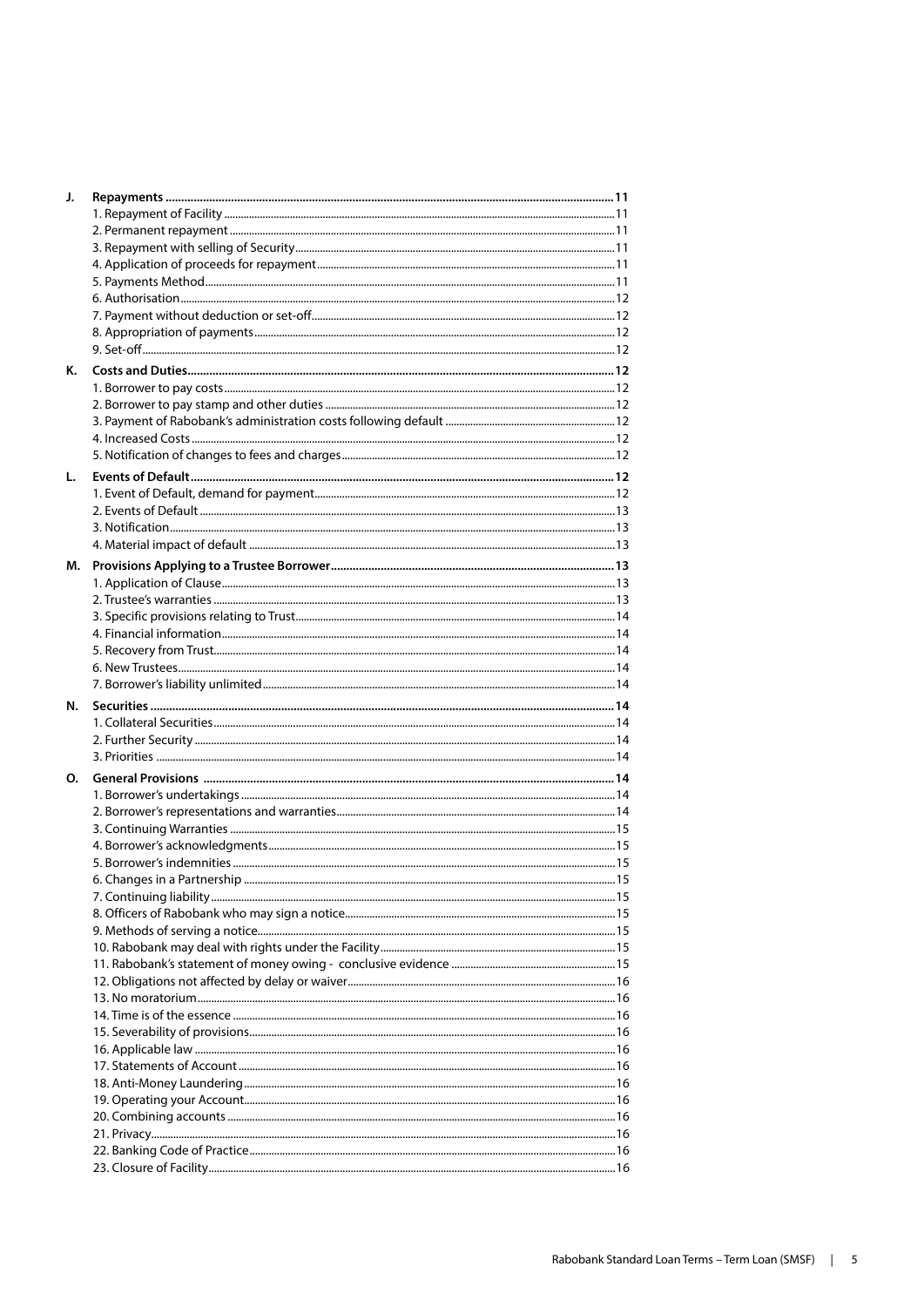## **A. Definitions and Interpretation**

#### 1. Definitions

Where commencing with a capital letter in these Standard Loan Terms and the Letter of Offer:

**"Account"** means the account established with Rabobank by the Borrower under the Facility Agreement.

**"Account Owner" "Borrower", "you"** means each person specified as a Borrower in the Facility Agreement;

**"Applicable Base Rate"** means the Base Rate quoted by Rabobank and accepted by the Borrower in respect of a Fixed Interest Option and/ or where the Borrower has not selected a Fixed Interest Option, the Prime Floating Rate;

**"Base Rate**" is the interest rate relative to Fixed Interest Options, as determined by Rabobank from day to day;

**"Break Costs"** means the costs described in Clause I;

**"Corporations Law"** means the Corporations Act 2001(Cth);

**"Dollars", "Dollar"** and **"\$"** mean the lawful currency of Australia;

**"Establishment Fee"** means the fee described in Clause B11(a);

**"Event of Default"** means any event or circumstance described as an Event of Default in the Facility Agreement;

**"Facility"** means the Loan Balance and any Undrawn Amount under the terms and conditions of the Facility Agreement;

**"Facility Agreement"** means the agreement constituted by the Borrower's acceptance of the Letter of Offer, which incorporates by reference these Standard Loan Terms as varied or replaced pursuant to Clause H or otherwise by written agreement between Rabobank and the Borrower;

**"Fixed Interest Option"** means a fixed interest period the Borrower may select to apply to a drawdown of the Facility and may be of a duration of 1, 2, 3 or 6 months or 1, 2, 3, 4 or 5 years or such other period to which Rabobank may, in its absolute discretion, agree;

**"Insolvency Provision"** means any law relating to insolvency, sequestration, liquidation, or bankruptcy (including any law relating to the avoidance of conveyances in fraud of creditors and of preferences and any law under which a liquidator or trustee in bankruptcy may set aside or avoid transactions) and any provision of any agreement, arrangement or scheme, formal or informal, relating to the administration of any of the assets of any person;

**"Interest Payment Dates"** means the dates upon which interest (accruing from a drawdown or a previous Interest Payment Date), become due and payable and are the dates specified in the Facility Agreement;

**"Letter of Offer"** means the letter, together with any schedule attached to the letter, from Rabobank offering the Facility to the Borrower or offering to vary the Facility to the Borrower upon the terms of these Standard Loan Terms as amended from time to time;

**"Loan Balance"** means the amount of the Facility for the time being drawn down and outstanding;

**"Loan Conditions Review"** means a review and possible variation of the terms and conditions governing the Facility pursuant to Clause H;

**"Loan Limit"** means the amount described as such in the Facility Agreement or such amount as varied from time to time under the Facility Agreement and is the maximum amount of the Facility from time to time;

**"Loan Period"** means the duration of the Facility referred to in the Facility Agreement;

**"Loan Pricing Review"** means a review and possible variation of the Margin, and the Interest Payment Dates pursuant to Clause H;

**"Loan Purpose"** means the purpose or purposes described in the Facility Agreement and any other purpose approved by Rabobank, in writing, at any time;

**"Margin"** means the margin specified in the Facility Agreement;

**"Overdue Money"** means any moneys, which have become due and payable under the terms of the Facility Agreement which the Borrower has failed to pay;

**"Partnership"** means the Borrower and such other persons who at any time undertake the business of the Borrower and includes without limitation those persons who from time to time are trading under the business name (whether registered or not) specified in the Facility Agreement;

**"Rabobank", the Bank, we, us** means Rabobank Australia Limited, ABN 50 001 621 129;

**"Prime Floating Rate"** is Rabobank's variable interest rate as determined by Rabobank from time to time;

**"Related Body Corporate"** has the meaning given in Section 9 of the Corporations Law;

**"Relevant Person"** means the Borrower and each Security Provider severally, and if the Borrower or any Security Provider is a corporation, each Related Body Corporate of the Borrower or Security Provider;

**"Security"** and **"Securities"** means the securities listed in the Facility Agreement and any other guarantee or indemnity given in respect of an obligation of the Borrower under the Facility Agreement and any other legal or equitable mortgage, charge or other security of any nature which secures an obligation or liability of the Borrower under the Facility Agreement or of a Security Provider in respect of the Facility;

**"Security Provider"** means any person who at any time gives a Security to Rabobank; and

**"Undrawn Amount"** means that part of the Loan Limit which is undrawn.

#### 2. Interpretation

- (a) A reference to a Business Day means a day during which banks are open for general banking business in Sydney.
- (b) A reference to an agreement or document is to the agreement or document as amended, supplemented, novated or replaced from time to time.
- (c) Unless the context otherwise requires, a word which denotes:
	- (i) the singular includes the plural and vice versa;
	- (ii) any gender includes the other gender;
	- (iii) a person includes an individual, a body corporate, a firm and a government; and
	- (iv) the whole includes any part.
- (d) References to any specific statute, regulation, order, by-law or other legislation are references to such statutes, regulations, orders, by-laws or other legislation as amended, consolidated, re-enacted, substituted or extended from time to time.
- Where any term is defined in these Standard Loan Terms and that term is used in the Letter of Offer, such definition shall apply to the Letter of Offer.
- (f) In the event that there is any conflict between the terms of the Letter of Offer and the Standard Loan Terms, the Letter of Offer shall apply.
- In the event that there is any conflict between the terms of the Facility Agreement and any Security the Facility Agreement shall apply.
- (h) A reference to a Clause is a reference to a Clause in these Standard Loan Terms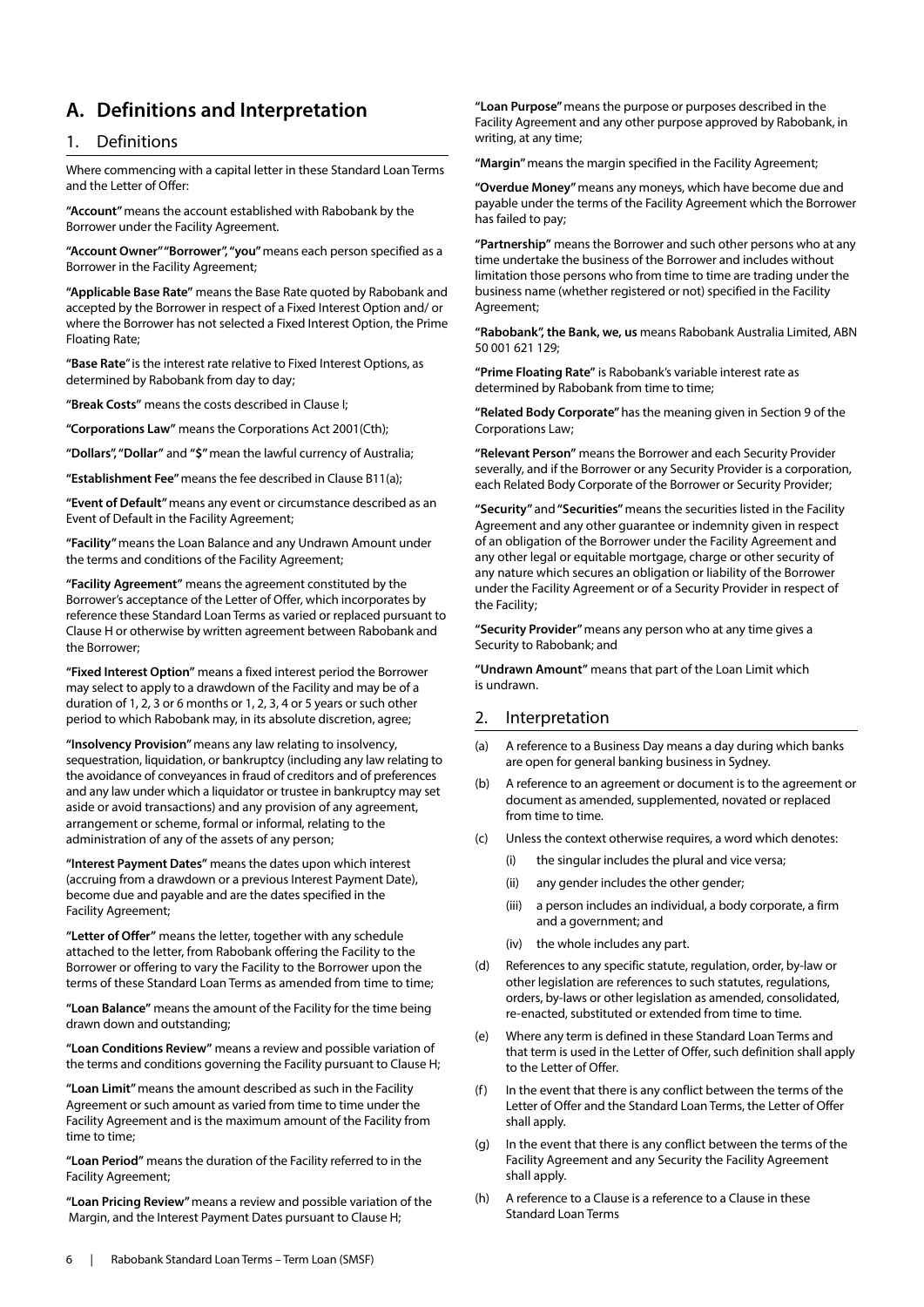#### 3. Joint and several

- (a) Any agreement, warranty, representation or obligation which binds or benefits two or more persons under the Facility Agreement binds or benefits those persons jointly and severally as principal debtors.
- b) If the Borrower comprises two or more people, each Borrower is jointly and severally liable for all debts incurred under the Facility Agreement.
- (c) Rabobank will allow a joint Borrower to end their liability in respect of future advances or financial accommodation on giving us written notice. This right only applies where Rabobank can terminate any obligation it has to provide further credit to any other joint Borrower under the Facility Agreement.
- (d) If any joint Borrower gives Rabobank written notice to terminate their liability for future advances or financial accommodation to Rabobank, then Rabobank may terminate its obligation to provide the Facility or allow any further drawings under the Facility. A joint Borrower which gives such a notice will still be liable for amounts relating to credit provided under the Facility Agreement before the notice is received by Rabobank.
- e) Rabobank may deliver to any joint Borrower any documents, deeds or items which we hold.
- (f) Where one joint Borrower dies, the survivor(s) will own the Facility.
- (g) A Borrower can advise us to change the authority so that all owners of the Account must approve future withdrawals. Rabobank may also decide to permit operations on the joint account only if all joint account owners authorise such operations if Rabobank becomes aware of any dispute between persons that own the account.

#### 4. Successors and assigns

A person includes the trustee, executor, administrator, successor in title and assign of that person. The Borrower is not entitled to assign its interest in the Facility Agreement.

#### 5. Headings and table of contents

Headings and the table of contents must be ignored in the interpretation of the Facility Agreement.

#### 6. Inconsistency

These Standard Loan Terms set out our agreement with you about the Facility. We advise you to read all of the terms and conditions applicable to your Account, including any terms in the Letter of Offer. If there is an inconsistency between any of the terms of our agreement with you, then the terms of the Letter of Offer will prevail over these Standard Loan Terms to the extent of the inconsistency.

## **B. Conditions Which the Borrower Must Satisfy Before Settlement**

#### 1. Securities

- (a) Settlement of the Facility or any variation to the Facility is conditional upon the Securities described in the Facility Agreement together with any supporting or associated documents requisitioned by Rabobank being validly executed, duly stamped, in registrable form (where appropriate), and delivered to Rabobank or Rabobank's solicitor.
- (b) Prior to settlement of the Facility, evidence must also be provided to Rabobank that the Securities will rank as set out in the Facility Agreement and that no mortgages or charges have been granted in favour of any other person by the Security Provider other than those previously approved by Rabobank.
- (c) Before effect is given to any variation of the Facility Agreement, the Security Providers must:
	- (i) affirm the existing Security;
	- (ii) warrant that such Security has been validly executed and that neither it nor Rabobank's priority has been affected by any dispute, government proposal or notice or actual or proposed dealing;
	- (iii) warrant that rates, taxes and other outgoings payable have been paid;
	- (iv) if applicable, warrant that there has been no change in the constitution of the trustee or the powers of the trustee and there has been no breach of trust; and
	- (v) if applicable and where a Security Provider is a corporation or trustee, warrant to Rabobank that the provision of the Security continues to benefit the Security Provider.
- (d) Before settlement is effected, Rabobank's solicitor is to certify to Rabobank that settlement may proceed.

#### 2. Guarantor to be independently advised

If any Security is a guarantee or otherwise given by a third party, evidence must be produced that each individual Security Provider clearly understood their obligations to Rabobank and the commercial and financial risks in giving the Security before it was executed and that each individual executed the Security voluntarily and where necessary obtained independent advice;

#### 3. Trusts

If a Borrower or Security Provider is a trustee, evidence must be produced, prior to settlement of the Facility, that the giving of the Security is a proper exercise of the trustee's powers and is for the benefit of the trust and if necessary has been authorised by the beneficiaries who must have full legal capacity;

#### 4. Companies

If a Security Provider is a company, evidence must be produced, prior to settlement of the Facility, that the security is for the benefit of the company and is authorised by all of its shareholders who must have full legal capacity;

#### 5. Estates

If a Security Provider or Borrower is a trustee of a deceased estate, evidence must be produced, prior to settlement of the Facility that Probate has been granted or Letters of Administration issued.

#### 6. Searches and Enquiries

Prior to settlement of the Facility, Rabobank must be satisfied that the assets to be mortgaged or charged under the Securities are not encumbered or affected in any way which may adversely affect their value (as estimated by Rabobank), their saleability or the Security required by Rabobank over them.

#### 7. Where purpose of the Loan is to purchase land

If a purpose of a drawdown includes the purchase of land, a copy of the contract certified as a true copy by the Borrower's solicitor or other person acceptable to Rabobank must, upon request, be furnished to Rabobank or its solicitor prior to settlement. The terms of such contract must be consistent with information provided to Rabobank in connection with the Borrower's application for the Facility;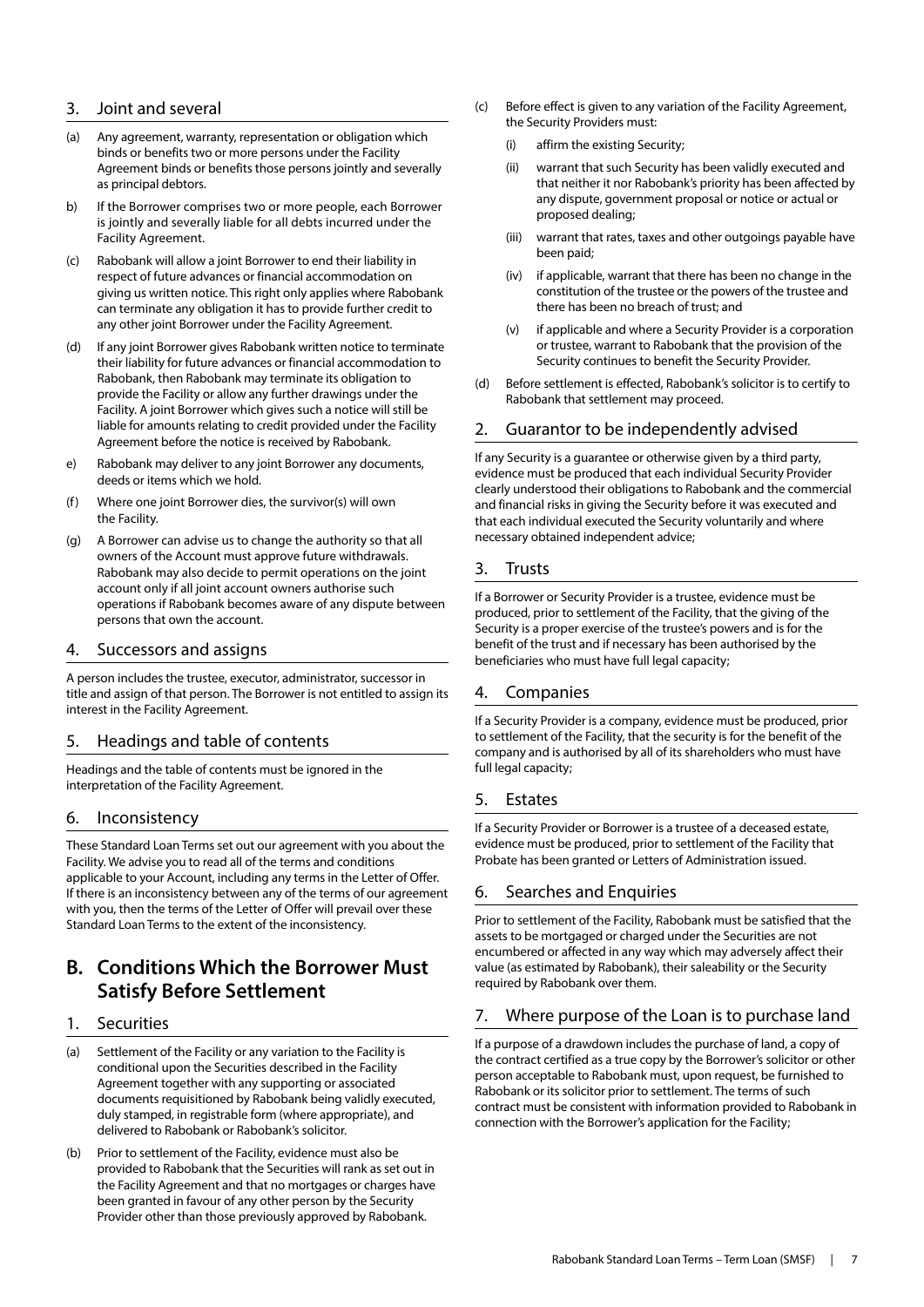#### 8. Mortgagor to be in occupation or lease to be satisfactory

Rabobank must be satisfied that the mortgagor under any mortgage Security is or will be in exclusive occupation of the land. If Rabobank has approved the Facility on the basis of any disclosed tenancy, share farming agreement or similar arrangement, a certified copy of that agreement must be furnished to Rabobank or its solicitor prior to settlement. The terms of such agreement must be consistent with information provided to Rabobank in connection with the Borrower's application for the Facility and must comply with the terms of any law;

#### 9. Property Insurance

Unless otherwise specified in the Letter of Offer, any property to be mortgaged or charged under the Securities is to be insured for its full replacement value upon terms and with an insurer approved by Rabobank. Rabobank's interest as mortgagee is to be noted on the relevant policy and a certified copy of the policy and an original certificate of currency is to be produced prior to settlement of the Facility;

#### 10. Other Insurance

Prior to settlement of the Facility, evidence is to be produced that there are current public risk and any other insurances as required by Rabobank;

#### 11. Fees and Government Charges

- (a) Any Establishment Fee set out in the Letter of Offer is nonrefundable and must be paid upon acceptance of the Letter of Offer and before preparation of any Securities.
- (b) Rabobank's legal costs (on a full indemnity basis) and any valuation, search, stamp duty, registration, agency, local authority and other costs incurred in relation to establishing the Facility, taking the Securities and these conditions precedent are payable by the Borrower and are payable even if settlement does not proceed and must otherwise be paid prior to settlement.

#### 12. Business Purposes

Settlement of this loan is subject to Rabobank being satisfied that the loan is being applied wholly or predominantly (as defined in The National Credit Code) for business and/or investment purposes.

## **C. Undrawn Loan Amounts**

#### 1. Rabobank may reduce the Loan Limit by any Undrawn Amount

Rabobank may unconditionally, at any time, reduce the Loan Limit by any amount which is the whole or part of the Undrawn Amount. If Rabobank does this, it will issue to the Borrower a notice no later than the day the reduction takes effect.

#### 2. Borrower may reduce the Loan Limit by any Undrawn Amount

The Borrower may cancel the whole or any part of the Undrawn Amount by giving Rabobank at least three days' written notice. The notice must specify the date at which the cancellation is to take effect and the amount of the Undrawn Amount to be cancelled. A notice cannot be revoked unless Rabobank agrees. The Undrawn Amount will automatically be cancelled in accordance with the Borrower's notice and the Loan Limit will be reduced by an amount equivalent to the cancelled Undrawn Amount.

#### 3. Rabobank may cancel the Facility if Letter of Offer not accepted

If a Letter of Offer has not been accepted within 21 days Rabobank may withdraw the offer to the Borrower.

#### 4. Rabobank may cancel the Facility if no drawdown is made

If no drawdown has been made under the Facility Agreement within 10 weeks of the date of the Letter of Offer, Rabobank may without notice to the Borrower cancel the whole Facility. Rabobank's obligation to make any drawdown shall terminate and the Borrower will not be entitled to any refund of fees and must compensate Rabobank for any loss it has incurred including without limitation legal fees, Establishment Fees, Break Costs and valuation fees.

## **D. Procedures for a Drawdown and Selection of a Fixed Interest Option**

#### 1. Drawdown

- (a) Subject to the terms of the Facility Agreement, and unless Rabobank agrees otherwise, the Loan Limit is provided to be utilised in a single drawing.
- (b) The Borrower agrees that a drawing under the Facility shall be subject to all the Conditions Precedent (with the exception of delivery of the documents of title) being complied with, to Rabobank's satisfaction, 2 clear Business Days prior to the date of the drawing.
- (c) The Borrower must ensure the Loan Balance does not exceed the Loan Limit.
- (d) The Borrower hereby authorises Rabobank to draw and deliver bank cheques for settlement in accordance with the written directions of any one of the Borrowers or of the Borrower's solicitor.
- (e) The Borrower shall keep confidential the Account number and the identification and authorisation procedures advised to the Borrower by Rabobank.

#### 2. Drawdown to be applied to Loan Purpose

A drawdown must be applied to a Loan Purpose and receipts produced to Rabobank when requested.

#### 3. When Fixed Interest Options may be selected

Not before 11.00am and prior to 4.00pm Sydney time on the relevant Business Day, the Borrower may select a Fixed Interest Option:

- (a) prior to the first drawdown;
- (b) where the Prime Floating Rate applies to the Loan Balance;
- (c) as provided for in Clause F; or
- (d) at the end of each Fixed Interest Option previously selected.

## **E. Method of Calculating Interest and Payment of Interest**

#### 1. Calculation and payment of interest

- (a) With respect to the Loan Balance:
	- More than one interest rate may apply to the Loan Balance. Interest is calculated daily at the aggregate of the Margin and the Applicable Base Rate. The applicable daily rate is the Applicable Base Rate divided by 365;
	- Interest accrues on and from the day of a drawdown to the date of its repayment; and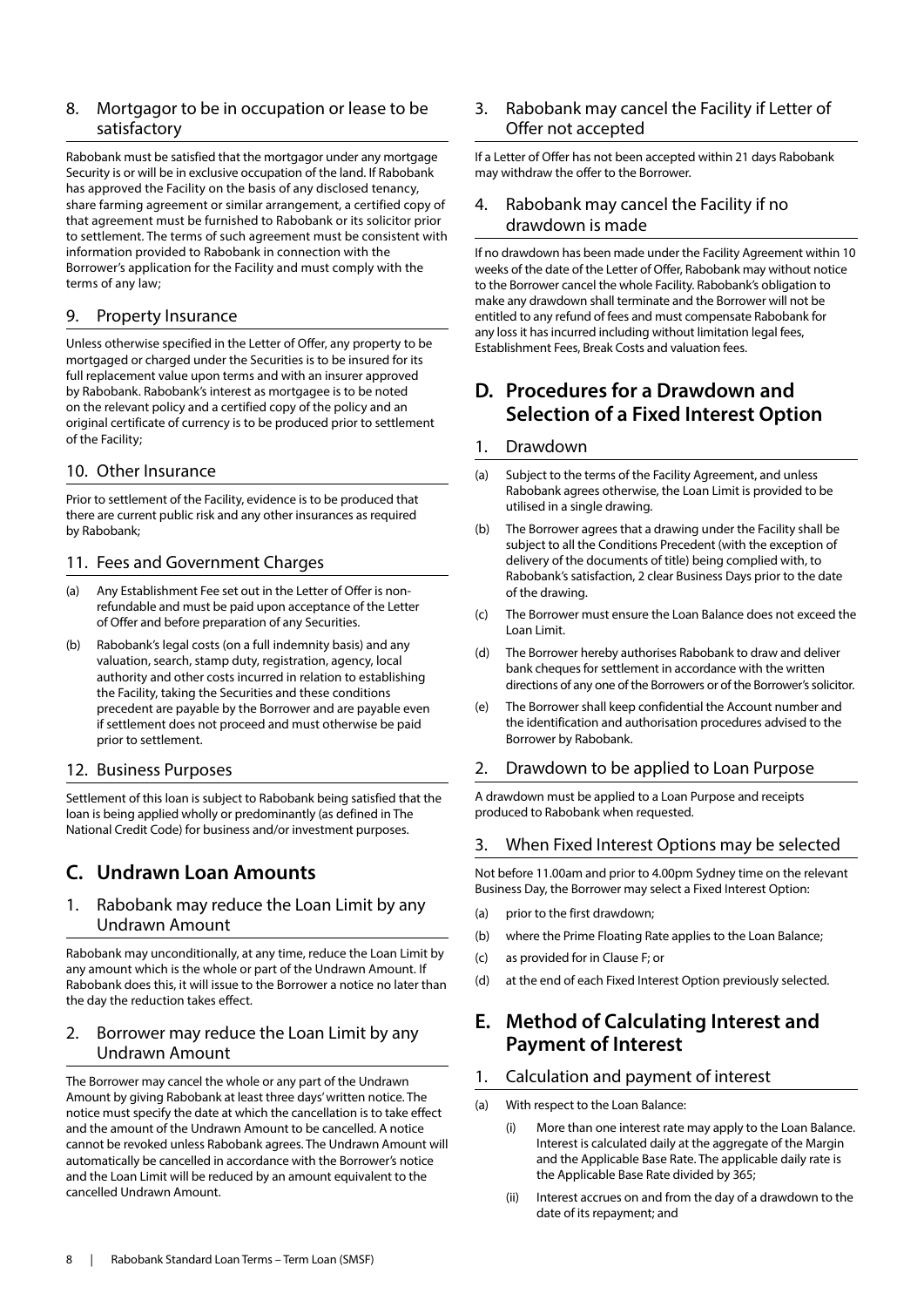- (iii) Interest is payable on the Interest Payment Dates or such other times (including, in advance) as Rabobank may agree. If an Interest Payment Date falls on a day that is not a Business Day, the Interest Payment Date will be the Business Day the preceding or following Business Day.
- (b) With respect to Overdue Money:
	- (i) More than one interest rate may apply to Overdue Money. Interest is calculated daily at the aggregate of the Prime Floating Rate, the Margin and four (4) per cent per year. The applicable daily rate is the Prime Floating Rate divided by 365;
	- (ii) Interest accrues on and from the day the Overdue Money became due and payable to, and including, the date of payment.
	- (iii) Interest is payable on the Interest Payment Dates or such other times as Rabobank may agree and if it is not paid it will be compounded with the Overdue Money. If an Interest Payment Date falls on a day that is not a Business Day, the Interest Payment Date will be the Business Day the preceding or following Business Day.
- (c) Where interest has accrued on the Loan Balance for more than 185 days and such interest has not become Overdue Money, interest is calculated daily on the amount of interest accrued to and including 185 days from the last Interest Payment Date at the aggregate of the Margin and the Prime Floating Rate and accrues on and from 185 days after the last Interest Payment Date to the next Interest Payment Date. Such Interest is payable on the Interest Payment Dates as set out in Clause E1(b)(iii).

#### 2. Calculation of interest for drawdown before loan conditions are satisfied

If Rabobank at the request of the Borrower, draws funds in anticipation of the Borrower complying with the conditions to borrowing, (eg. to attend to a settlement), the Borrower must pay to Rabobank interest calculated at the rate of the aggregate of the Prime Floating Rate and the Margin on the amount drawn until the Borrower has fully complied with the conditions to borrowing, whereupon the Borrower may select a Fixed Interest Option unless there has been an agreement pursuant to Clause G5.

#### 3. Notification of changes to the Prime Floating Rate

Rabobank will advertise in the media, or give written notice to you, of changes to interest rates no later than the day on which the change takes effect, except where the interest rate is linked to money market rates or some other external reference rate, changes to which we cannot notify you of in advance.

## **F. Future Fixed Interest Options**

#### 1. Booking of Fixed Interest Options commencing within 1 month or 6 months of date of selection

If Rabobank in its absolute discretion agrees, a Fixed Interest Option may be reserved for future use on the following conditions:

- (a) Any person, who has been authorised pursuant to Clause D1, making such a reservation, must nominate the date upon which the Fixed Interest Option will commence.
- (b) Such date must be within 6 months of the date of reservation if the expiry date of the Fixed Interest Option is one year or more, or 1 month of the date of reservation if the expiry date of the Fixed Interest Option is less than one year (unless Rabobank otherwise agrees).
- (c) The Fixed Interest Option may at the Borrower's discretion commence prior to the nominated date.
- (d) If the Borrower does not use the Fixed Interest Option, as reserved, for a drawdown on the nominated date, then the Borrower agrees to pay Rabobank any ongoing holding cost incurred by Rabobank.
- (e) If the Borrower does not use the Fixed Interest Option, as reserved, for a drawdown within the periods of time (which ever is applicable) referred to in sub-clause (b) of this Clause F1, then Rabobank may at its sole discretion break the Fixed Interest Option, as reserved, whereupon Break Costs may be payable and Clause I will apply.

#### 2. Booking Fixed Interest Options more than 6 months and up to 4 years ahead

If the amount of the Loan Limit is at least \$500,000 and if Rabobank, in its absolute discretion agrees, the Borrower may select a Fixed Interest Option commencing more than 6 months and up to 4 years in the future on the following bases:

- (a) The commencement, duration of and interest under the Fixed Interest Option will be as selected and Clause F1 will not apply.
- (b) The period from the date of the selection of the future Fixed Interest Option to the date the future Fixed Interest Option expires must not exceed 5 years unless Rabobank otherwise agrees in writing.
- (c) Once selected, there is no flexibility as to when the future Fixed Interest Option commences and therefore the amount of the Facility to which the future Fixed Interest Option is to apply must be fully drawn down on the date of commencement of that future Fixed Interest Option and any previous Fixed Interest Option for this amount must have expired.
- (d) If the Borrower is unable to utilise the future Fixed Interest Option selected on its day of commencement, Rabobank will immediately take such action as it considers appropriate to directly or indirectly reverse or cancel any transaction or arrangement it has entered into in connection with the future Fixed Interest Option selected (and any associated Cap Contract or Collar Contract) and the Borrower indemnifies Rabobank against any cost or loss arising or suffered.

#### 3. Borrower's acknowledgment

The Borrower acknowledges that while there are potential benefits from having certainty in the interest payable in respect of a drawdown, the Borrower may, in selecting Fixed Interest Options or entering into a Collar Contract, lose the benefit of subsequent reductions in market rates of interest. The Borrower warrants to Rabobank that in making any selection of a Fixed Interest Option or entering into a Collar Contract:

- (a) The Borrower will independently of Rabobank have assessed and accepted the risk of interest rate movements;
- (b) The Borrower will have considered and accepts the consequences of having to make repayment during the term of any Fixed Interest Option selected or Collar Contract entered into; and
- (c) The Borrower will not have relied on any advice, recommendation, opinion or statement made by Rabobank or any of its officers or agents as such persons are not authorised by Rabobank to do so.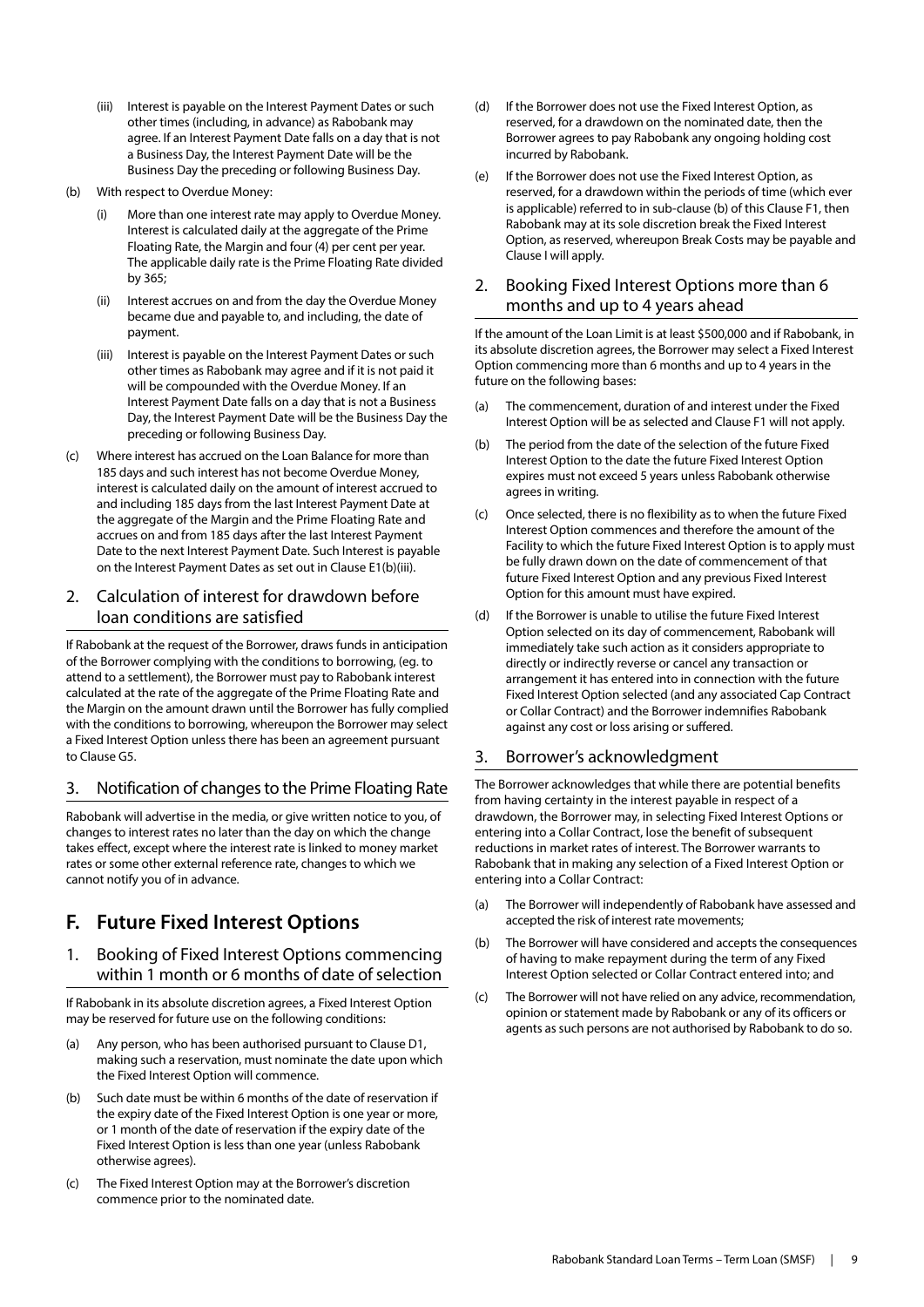## **G. Decline of a Drawdown or Selection of a Fixed Interest Option**

#### 1. Rabobank may decline a drawdown or selection of a Fixed Interest Option

(a) Rabobank may decline a drawdown if the Facility currently or would then exceed the Loan Limit.

- (b) The Borrower may not select a Fixed Interest Option, a Cap Contract or Collar Contract if the expiry date ends after the Loan Period.
- (c) Rabobank may decline a drawdown and the Borrower cannot select a Fixed Interest Option, a Cap Contract or Collar Contract if:
	- (i) an Event of Default has occurred or in Rabobank's opinion is likely to occur;
	- (ii) repayment is required under Clause H;or
	- (iii) subject to Clause G5, the conditions in Clause B have not been satisfied.

#### 2. Adverse change

Rabobank may decline a drawdown and the Borrower cannot select a Fixed Interest Option, a Cap Contract or a Collar Contract if Rabobank considers that there has been a material adverse change from the circumstances disclosed to Rabobank at the time of the Borrower's application for the Facility in:

- (a) the financial position or projected financial position of the Borrower;
- (b) the financial position or projected financial position of a Security Provider;
- (c) the value of any Security given or required; or
- (d) the Borrower's ability to repay the Facility.

#### 3. Borrower unable to meet obligations

Rabobank may decline or restrict the selection of a Fixed Interest Option if Rabobank, in its discretion, forms the view that the Borrower's actual and potential obligations to Rabobank (including, without limitation, for Break Costs) may not be able to be performed.

#### 4. Changed market conditions

If, in Rabobank's opinion, it is not able at any time to purchase fixed rate funds to match the Borrower's selection of a Fixed Interest Option in substantially the same manner and with both substantially the same availability and choice as it is able to do so at the date of the Letter of Offer, it may restrict or refuse the Borrower's selection of a Fixed Interest Option.

#### 5. Conditions unsatisfied

If the Borrower has not complied with any or all of the conditions contained in the Facility Agreement which must be satisfied prior to settlement, then Rabobank may at its discretion permit the Borrower to select a Fixed Interest Option, provided the Borrower has placed in an interest bearing account with Rabobank, such amount as Rabobank requires, until such conditions have been satisfied, at which time the deposit and any interest earned will be refunded, subject to the right of set off contained in Clause J9.

## **H. Reviews to be carried out by Rabobank during the course of the Facility**

#### 1. Loan Conditions Review

- (a) Rabobank will carry out Loan Conditions Reviews on or about the dates specified in the Facility Agreement. However, Rabobank need not carry out a Loan Conditions Review if an Event of Default has occurred.
- (b) At any Loan Conditions Review, Rabobank in its discretion may require the Account Owner to fully or partially repay the Facility and thereby reduce the Loan Limit. If Rabobank requires full or partial repayment of the Facility, then such repayment, together with all accrued interest and other money owing (including Break Costs, if applicable) under the Facility Agreement, must be paid within 3 months of the date of issue of a letter to the Account Owner notifying the Account Owner of Rabobank's decision.
- (c) If Rabobank does not require the Account Owner to fully repay the Facility, then Rabobank may at its discretion vary in accordance with clause H(5) some or all of the terms and conditions applying to the Facility (except the Margin). Such a variation may include a change to the Loan Period. Where a Loan Period is shortened pursuant to this clause such that it ends prior to the end of the period of one or more existing Fixed Interest Options, the Account Owner must repay all amounts upon the expiry of a Loan Period as set out in Clause H(8) including the portion of the Debit Balance subject to the Fixed Interest Options and any Break Costs arising from the repayment of those Fixed Interest Options prior to the end of their periods.
- (d) Any variation made pursuant to sub-paragraph (c) must be in accordance with or makes the terms and conditions consistent with Rabobank's then current or proposed standard loan documentation and lending policies and guidelines as at the date of such variation.

#### 2. Variation to date of Loan Conditions Review

At a Loan Conditions Review Rabobank may, if it reasonably considers it appropriate in the context of current market practices or the financial position of the Account Owner, vary the times at which future Loan Conditions Reviews will be carried out.

#### 3. Loan Pricing Review

Rabobank will carry out Loan Pricing Reviews on the dates specified in the Facility Agreement and where any Event of Default has continued for more than six months, at six monthly intervals commencing on a date notified to the Account Owner. At a Loan Pricing Review, Rabobank may review and vary in accordance with clause H(5) the Margin provided that such variation is in accordance with or makes the Margin consistent with Rabobank's then current lending policies and guidelines as at the date of such variation and the creditworthiness of the Borrower. Except as provided for in clause H(4), Rabobank will not vary the Margin for an individual Fixed Interest Option during its term.

#### 4. Variations to Facility Agreement

If Rabobank varies the terms and conditions applying to the Facility pursuant to clauses H(1), (3) or (4), then Rabobank will provide the Account Owner with a notice specifying the variations. The variations will come into effect 90 days after the date the notice is sent to the Account Owner. If the Facility terms and conditions are varied, Rabobank may require a Relevant Person to sign an acknowledgement, agreement, deed or other document in relation to the variation.

#### 5. Acknowledgement of variation

Without limiting Clause H4, if the Facility Agreement is to be varied, Rabobank may require the Borrower and any Security Provider to sign an acknowledgment, agreement, deed or any other document in relation to the variation to the Facility Agreement.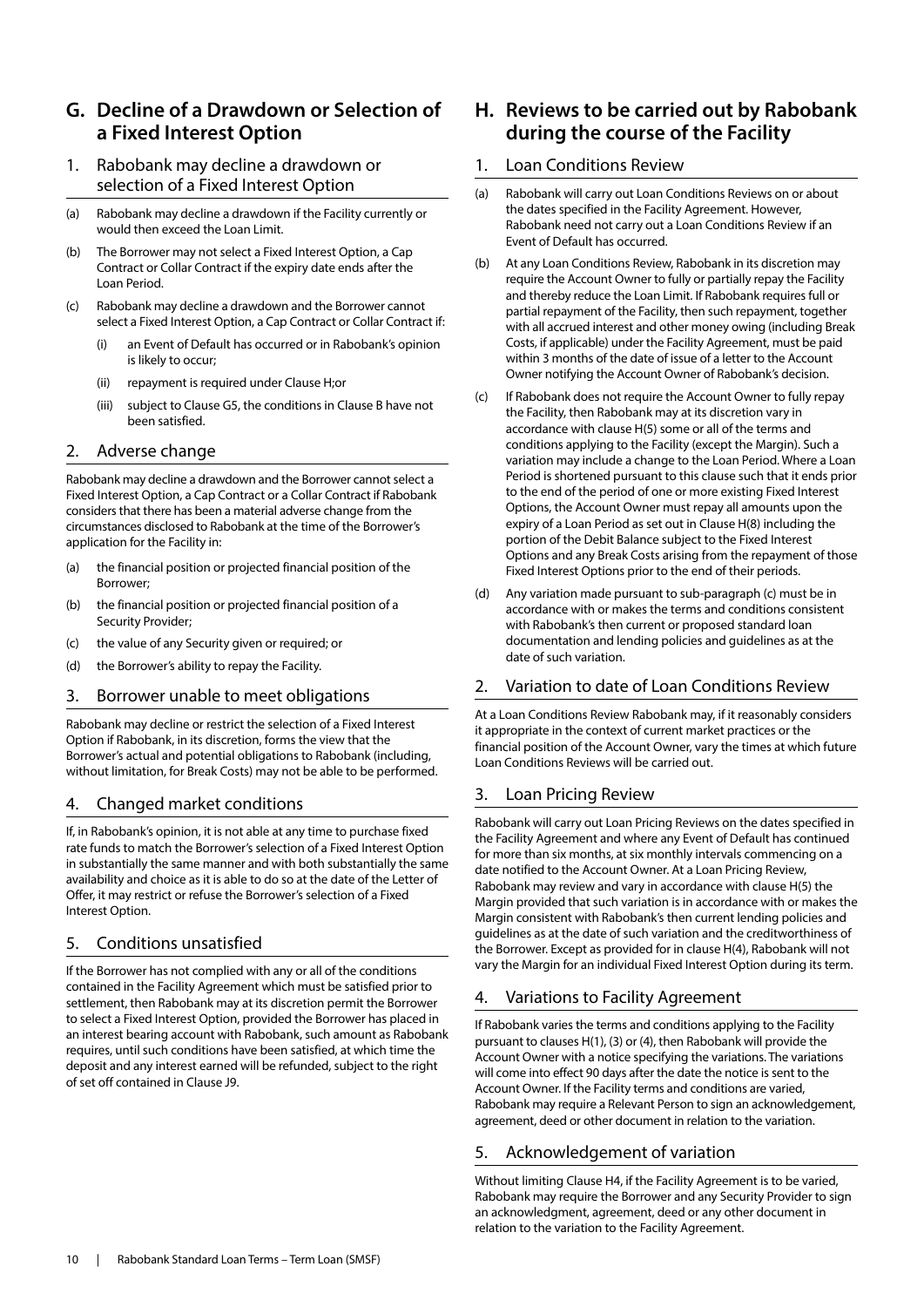#### 6. Fees and Government Charges

Rabobank will not charge a review fee in relation to a Loan Conditions Review or Loan Pricing Review. However, the Borrower must, if Rabobank requests, reimburse Rabobank any external costs or expenses (for example, legal and valuation fees) incurred by Rabobank in connection with a Loan Conditions Review or Loan Pricing Review. The Borrower acknowledges that Rabobank may make reimbursement a condition of continuation of the facility.

#### 7. Credit Review

The Borrower acknowledges that Rabobank generally undertakes a credit review every twelve (12) months, or more regularly at its discretion, which may involve an inspection of the Borrower's property (and any other property secured to Rabobank in relation to the Facility) and a review of the past, present and projected performance of the Borrower's business(es). The Borrower undertakes to set time aside for these credit reviews and fully co-operate with Rabobank's officers and to provide Rabobank with such financial and other information concerning any Relevant Person. Such information may include (but is not limited to) asset and liability statements, taxation returns, profit and loss accounts and cash flow forecasts and programs. Financial accounts must be audited if so required by the Corporations Law or Rabobank.

#### 8. Loan Period, extension or expiry

If the Facility has not already become repayable, then at the expiration of the Loan Period the Borrower must immediately, without demand, repay the Facility and pay all accrued interest and other money owing under the Facility Agreement.

## **I. Break Costs**

#### 1. Break Costs

- (a) Where a drawdown is for any reason repaid or received by Rabobank during a period when a Fixed Interest Option or a Collar Contract applies to that drawdown the Borrower must upon demand pay to Rabobank the amount (if any) which Rabobank determines is necessary to compensate Rabobank for any loss it determines it will suffer or has suffered as a consequence of the repayment or receipt including, without limitation:
	- the difference in the amount it would have earned had the amount been repaid or received at the end of the Fixed Interest Option or period of any applicable Collar Contract and the amount it could reasonably be expected to earn by relending the amount received at the then prevailing interest rates; and
	- (ii) any cost it may incur in reversing or breaking any swap or similar agreement entered into wholly or partially in connection with the relevant Fixed Interest Option or Collar Contract.
- (b) Rabobank may require payment under this Clause where repayment of an amount is required or received pursuant to Rabobank exercising any right consequent upon an Event of Default.

#### 2. Break Costs, variations to a drawdown and interest selections

The Borrower must upon demand pay Rabobank the amount (if any) which Rabobank determines at any time is necessary to compensate it for any loss it determines it will suffer or has suffered:

- (a) because the Borrower for any reason does not drawdown consistently with its selection of a Fixed Interest Option or a Collar Contract (including, without limitation, under Clause F); or
- (b) by making any variation to a Fixed Interest Option or Collar Contract (which Rabobank is not bound to do).

#### 3. Break Benefits

Where Rabobank receives repayment of any drawdown prior to the end of the term of a Fixed Interest Option applying to that drawdown, Rabobank will, within twenty-one (21) days, pay or allow to the Borrower a single amount being Rabobank's calculation (in accordance with its normal practice) of the net benefit (if any) to Rabobank from receiving early repayment. Rabobank's calculation of this amount is final and binding on the Borrower.

#### 4. Certificate conclusive

Rabobank's certificate of an amount determined for compensation under Clauses I1 or I2 is conclusive and binding on the Borrower except in the case of manifest error.

## **J. Repayments**

#### 1. Repayment of Facility

You must repay the Loan Balance under the Facility on or before the expiration of the Loan Period. If the Letter of Offer does not specify that the Facility is repayable on demand, then the Facility is not an 'on demand' facility where a lender has a right to demand repayment of the facility at any time with no notice period, further condition or event needing to be met. However, Rabobank may otherwise have a right to require repayment at other times during the term of the loan period. For example, Rabobank has a right to require full or partial repayment at any Loan Conditions Review as specified in clause H(1).

#### 2. Permanent repayment

You may repay all or any part of the Loan Balance without directing the Security Provider to sell a Security. The Loan Limit will be reduced by the amount of any repayment on and from the date that Rabobank so notifies the Borrower. All repayments will be treated as permanent repayments and amounts so repaid may not be reborrowed.

#### 3. Repayment with selling of Security

If a Security is sold you must, on the date on which the proceeds from the sale become available, pay to Rabobank the Loan Balance, interest, fees, Break Costs and all other amounts owing under the Facility Agreement, including all Overdue Money.

#### 4. Application of proceeds for repayment

If Clause J3 applies Rabobank will apply the proceeds to repay the Loan Balance and any Overdue Money. Amounts repaid may not be reborrowed.

#### 5. Payments Method

The Borrower must make all payments required to be made under the Facility Agreement by direct debit from t the account notified to Rabobank by the Borrower, or in any other manner notified by Rabobank to the Borrower. The Borrower will be given credit for payments only upon actual receipt by Rabobank in immediately available funds in Sydney. If payment is received by Rabobank on a day which is not a Business Day or after 2.00pm (Sydney time) on any Business Day Rabobank may not credit receipt until the next Business Day in which case the Borrower must pay interest, or other applicable fee, on that amount until the receipt is so credited.

#### 6. Authorisation

The Borrower authorises and directs Rabobank to deduct the Establishment Fee (if any) and Rabobank's legal fees and disbursements including GST (if any) from the Loan proceeds on first drawdown of this Facility, if fees are payable during the term of the Facility.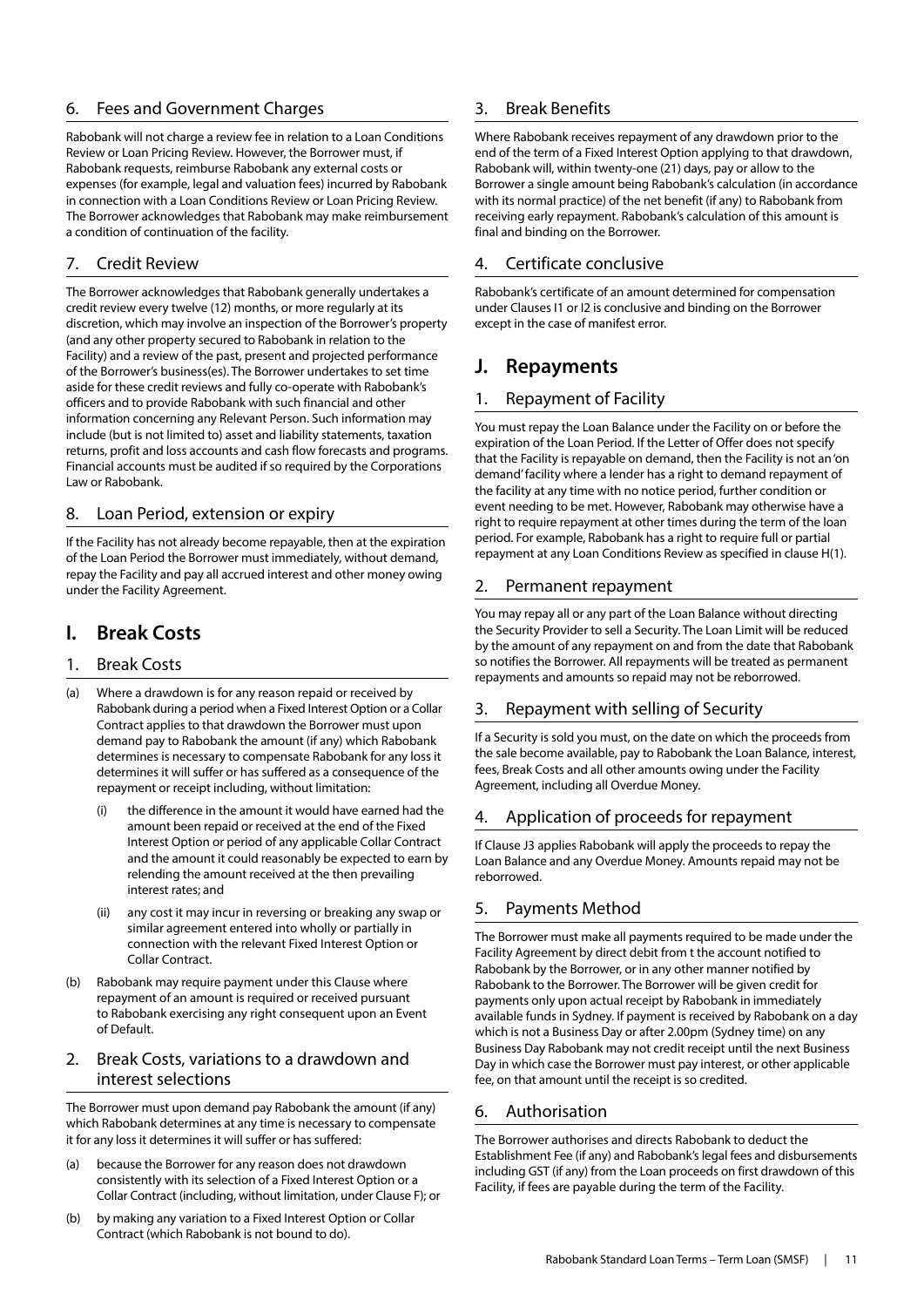#### 7. Payment without deduction or set-off

- (a) All payments required under the Facility Agreement shall be made by the Borrower in full without any deduction. The Borrower waives, and shall not make, any right of set-off, combination or counter claim in relation to such payments.
- (b) If the Borrower is required by law to make any deduction or withholding in respect of any payment the Borrower shall ensure that such deduction or withholding does not exceed the minimum legal liability for such deduction or withholding and the Borrower shall immediately gross up the relevant payment by paying to Rabobank such additional amount which, after any further such deductions or withholdings, will result in the receipt by Rabobank of the full amount which would otherwise have been payable, had that deduction or withholding not been made.

#### 8. Appropriation of payments

The Borrower irrevocably waives its right to determine the appropriation of any money paid to Rabobank for any purpose. All payments will be applied to any account of the Borrower held with Rabobank or its subsidiaries or related parties, at the sole election of Rabobank and any rule determining application of payments does not apply. If Rabobank has not made an election it will be deemed to have applied payments in the manner and against such money which is payable as is in its best interests.

#### 9. Set-off

The Borrower irrevocably authorises Rabobank at any time (without notice to the Borrower) to set-off against, or combine with any money, any amount standing to the credit of any account of the Borrower with Rabobank or its subsidiaries or related parties in or towards satisfaction of any sum at any time due and payable by the Borrower to Rabobank or its subsidiaries or related parties. Rabobank has no obligation to effect any set-off or combination of accounts under this Clause. This right is in addition to any of Rabobank's rights under general law.

## **K. Costs and Duties**

#### 1. Borrower to pay costs

The Borrower must on demand pay to Rabobank, or as it may direct, all costs and expenses (including legal costs) incurred by Rabobank, Rabobank's solicitors, any receiver appointed by Rabobank under a Security, any officer of Rabobank acting as attorney as permitted under a Security and any officer of Rabobank spending time in connection with:

- (a) the preparation, negotiation, registration, stamping, variation, discharge or release of the Facility Agreement, any Security (including any document relating to the Facility Agreement or a Security) and any associated investigation, enquiries and searches;
- (b) the assessment of the Securities and Rabobank's rights and duties as a result of a request or application from the Borrower (or the Borrower's agent) including any request for a variation or increase in Facility limit);
- (c) the valuation of any property secured by a Security including any valuation which Rabobank may require following an Event of Default;
- (d) the exercise or attempted exercise of any power conferred on Rabobank (or any receiver or attorney) under the Facility Agreement, or any Security or otherwise (but not including expenses or legal fees incurred in preparation for, or in attendance of, any mediation required by law to occur before any further enforcement action is taken by Rabobank);
- (e) any application for Rabobank's consent or approval in connection with the Facility Agreement or any Security and the issue or refusal of consent or approval;
- (f) any request to provide any information or to produce any documents, files and vouchers; and
- (g) Rabobank, acting reasonably, enters into any agreement or transaction in connection with the Account or Facility Agreement including if Rabobank enters into an agreement or transaction upon the Borrower's instructions or in Rabobank's opinion entering into an agreement or transaction is necessary and proportionate to protect the value of the Security or reduce its credit risk with respect to the Account or Facility.

Other than the above no additional Rabobank charges or fees will be payable except as provided for in the Facility Agreement.

#### 2. Borrower to pay stamp and other duties

The Borrower must on demand pay all stamp, transaction, registration and similar duties, imposts, taxes (including, without limitation, debits tax) and levies arising directly or indirectly in relation to the Facility Agreement, any Security or any transaction contemplated or evidenced by or variation of the Facility Agreement or a Security. The Borrower must immediately reimburse Rabobank against any such duties, imposts, taxes and levies paid by Rabobank.

#### 3. Payment of Rabobank's administration costs following default

The Borrower must pay to Rabobank upon demand an amount determined by Rabobank as will compensate Rabobank for the time spent by the employees of Rabobank in exercising its rights and powers and taking any action to recover money owing under the Facility Agreement following the occurrence of an Event of Default.

#### 4. Increased Costs

Whenever Rabobank determines as a result of any change in, any making of, any change in the interpretation of, or compliance with, any law, official directive or request (including, without limitation, taxation or stamp duty levied or assessed in relation to the Facility or any transaction associated with the Facility and Reserve Bank requirements for liquidity, capital adequacy, special deposit or similar requirements) that the direct or indirect cost to Rabobank in maintaining the Facility is increased or Rabobank's return is in any way reduced, the Borrower shall upon demand pay Rabobank the amount certified by Rabobank as the amount required to compensate Rabobank for such increased cost or such reduction. Rabobank's certificate will be conclusive and binding on the Borrower except in the case of manifest error.

#### 5. Notification of changes to fees and charges

We will give you written notice 30 days before introducing or varying a fee or charge or changing the method of calculating interest or changing the frequency with which interest is debited/credited, except where you cannot reasonably be located.

## **L. Events of Default**

#### 1. Event of Default, demand for payment

Following any Event of Default and subject to clause L(3), the Borrower must, if Rabobank so demands, immediately pay to Rabobank the Loan Balance, interest, fees, Break Costs and all other amounts owing under the Facility Agreement, including all Overdue Money. Rabobank may cancel any Undrawn Amount.

#### 2. Events of Default

An Event of Default occurs only if in Rabobank's reasonable opinion or belief:

(a) any Relevant Person fails to pay on time money owing under the Facility Agreement or any Security;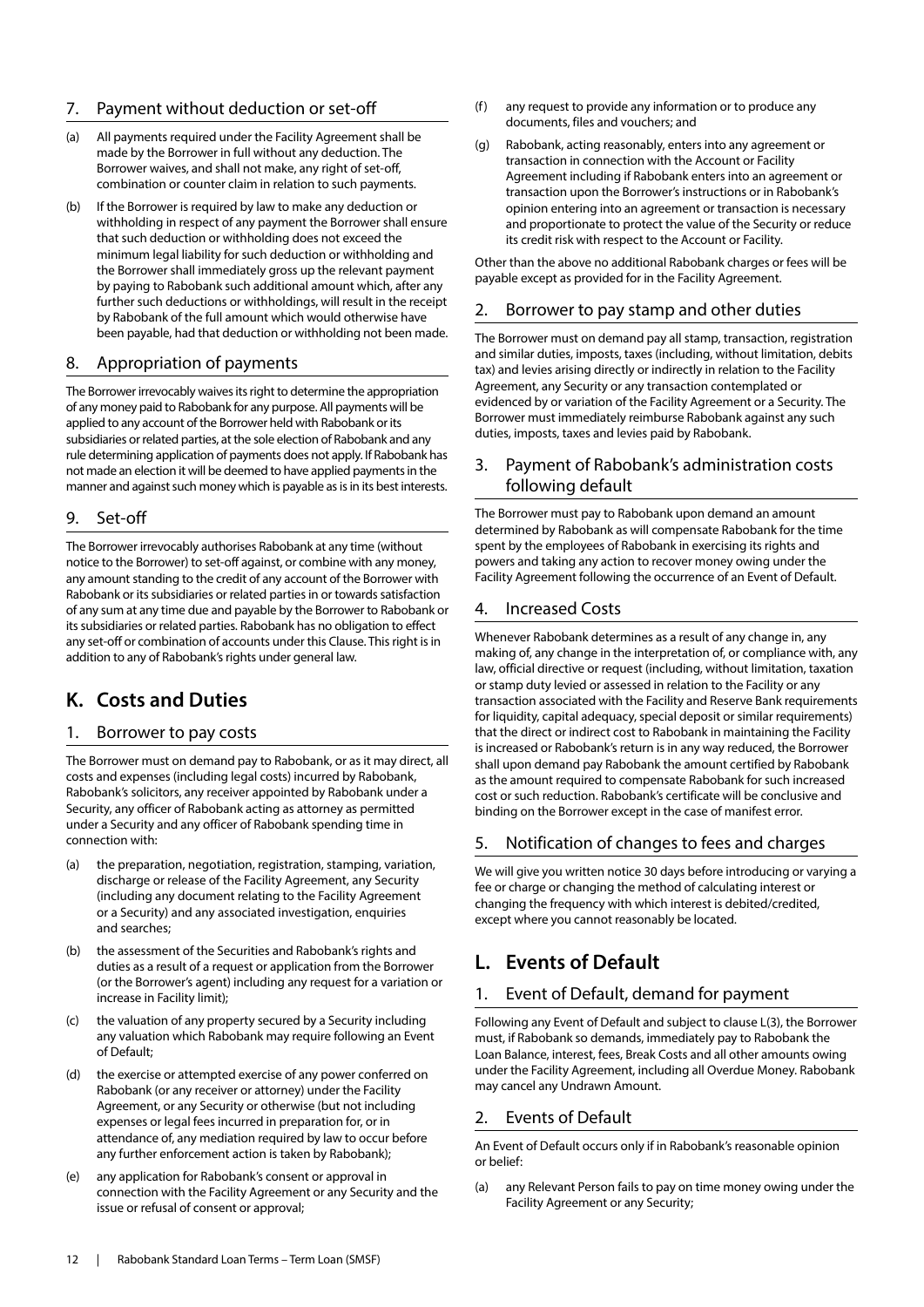- (b) the Borrower or a Relevant Person is insolvent, goes into bankruptcy, voluntary administration, other insolvency process or arrangement, or no longer has legal capacity;
- (c) enforcement proceedings is taken against the Borrower or a Relevant Person or their assets by another creditor;
- (d) early repayment is required under a separate financing arrangement the Borrower or a Relevant Person has with Rabobank or default based action is taken against the Borrower or a Relevant Person by Rabobank, due to an event of default that is of a kind described in this clause L(2);
- (e) Rabobank believes on reasonable grounds that the Borrower, the Borrower's agent or a Relevant Person has not complied with the law or any requirement of a statutory authority, or it becomes unlawful for the Borrower or Rabobank to continue with the Facility;
- (f) the Borrower or a Relevant Person gives Rabobank information or makes a representation or warranty to Rabobank which is materially incorrect or misleading (including by omission);
- (g) the Borrower uses the loan for a purpose not approved by Rabobank;
- (h) the Borrower's assets or a Relevant Person's assets are dealt with, or attempted to be dealt with in breach of the loan, or any security or other agreement with Rabobank without Rabobank's consent;
- (i) the Borrower or a Relevant Person do not provide financial information required by the Borrower's agreement with Rabobank;
- (j) the Borrower or a Relevant Person do not maintain a licence or permit necessary to conduct the Borrower's business;
- (k) the Borrower or a Relevant Person do not maintain insurance required by the Borrower's agreement with Rabobank;
- (l) legal or beneficial ownership, or management control of the Borrower or Relevant Person or their business changes without Rabobank's consent; or
- (m) the status, capacity or composition of the Borrower or a Relevant Person changes without Rabobank's consent.

#### 3. Notification

- (a) To the extent that it is aware of such a matter, the Borrower must immediately notify Rabobank of the occurrence of any Event of Default or anything which, with the giving of notice or passage of time or both, would be likely to become an Event of Default
- (b) Rabobank will notify the Borrower that an Event of Default has occurred and will specify a time by which the Event of Default needs to be remedied ('notice period'). The notice period will be:
	- (i) 30 days if the Event of Default relates to a Relevant Person failing to pay on time money owing (a 'monetary default'); or
	- a reasonable time, if the Event of Default does not relate to a Relevant Person failing to pay on time money owing (a 'non-monetary default'). A reasonable time will not be less than 30 days unless it is reasonable for Rabobank to act to manage a material and immediate risk relating to the nature of the relevant Event of Default, the Borrower's particular circumstances, or the value of the security.

Rabobank will also specify the grounds on which it considers that the Event of Default is a non-monetary default.

- (c) Rabobank may not give any notice or give a shorter period of notice than described in paragraph L(3)(b)if:
	- (i) the Event of Default is unable to be remedied;
	- (ii) it is reasonable for Rabobank to do so to manage a material and immediate risk relating to the nature of the relevant Event of Default, your particular circumstances, or the value of the security; or
- (iii) Rabobank has already given you a period to remedy an Event of Default in accordance with this Agreement, and you have not remedied that Event of Default.
- (d) If Rabobank has notified the Borrower of an Event of Default, and such Event of Default is remedied within any notice period given, and no Event of Default of the same type arose during that time period, Rabobank will not exercise its rights to require full repayment or take enforcement proceedings as a result of that Event of Default.

#### 4. Material impact of default

Rabobank will only act on a specific Event of Default if the event by its nature is material, or Rabobank reasonably considers the event has had, or is likely to have, a material impacton:

- (a) the Borrower's or a Relevant Person's ability to meet their financial obligations to Rabobank;
- (b) Rabobank's security risk (or Rabobank's ability to assess these); or
- (c) Rabobank's legal or reputation risk where clauses L(2)(e), (f) or (g) apply.

## **M. Provisions Applying to a Trustee Borrower**

#### 1. Application of Clause

This Clause M shall apply where a Borrower has entered into this Facility Agreement as trustee of a trust specified in the Facility Agreement or any other trust not disclosed to Rabobank (called the "Trust").

#### 2. Trustee's warranties

The Borrower represents and warrants to Rabobank that:

- (a) the Trust is validly created and existing and no circumstances exist by which it may be determined and no date for the vesting of any of the Trust's assets has been appointed;
- (b) the Borrower is validly appointed as the trustee of the Trust, is not in breach of its obligations as trustee and no circumstances exist by which it may be removed;
- (c) the Facility Agreement is executed pursuant to and in proper exercise of the powers of the Borrower as trustee of the Trust and all formalities required in connection with such acceptance have been complied with;
- (d) the Loan Purpose and performance by the Borrower of its obligations under the Facility Agreement is for a proper purpose of and provides commercial benefit to the Trust;
- (e) the Borrower is entitled to be fully indemnified out of the assets of the Trust for its liability under the Facility Agreement and has not charged its right of indemnity to any other party;
- (f) the Borrower is the legal owner of all the assets of the Trust;
- (g) there is no dispute between the Borrower and any other person in relation to the Trust or the Trust assets; and
- (h) the Borrower is empowered to carry on its business as now conducted or contemplated and to own its property and assets in its capacity as trustee of the Trust and there is no restriction or condition upon such activity by it.

#### 3. Specific provisions relating to Trust

The Borrower must not without Rabobank's consent:

- cease to be the trustee of the Trust nor will it do anything which would cause or enable its removal, nor will it retire, as trustee of the Trust;
- (b) cause or permit the Trust to be determined or a vesting date to be appointed;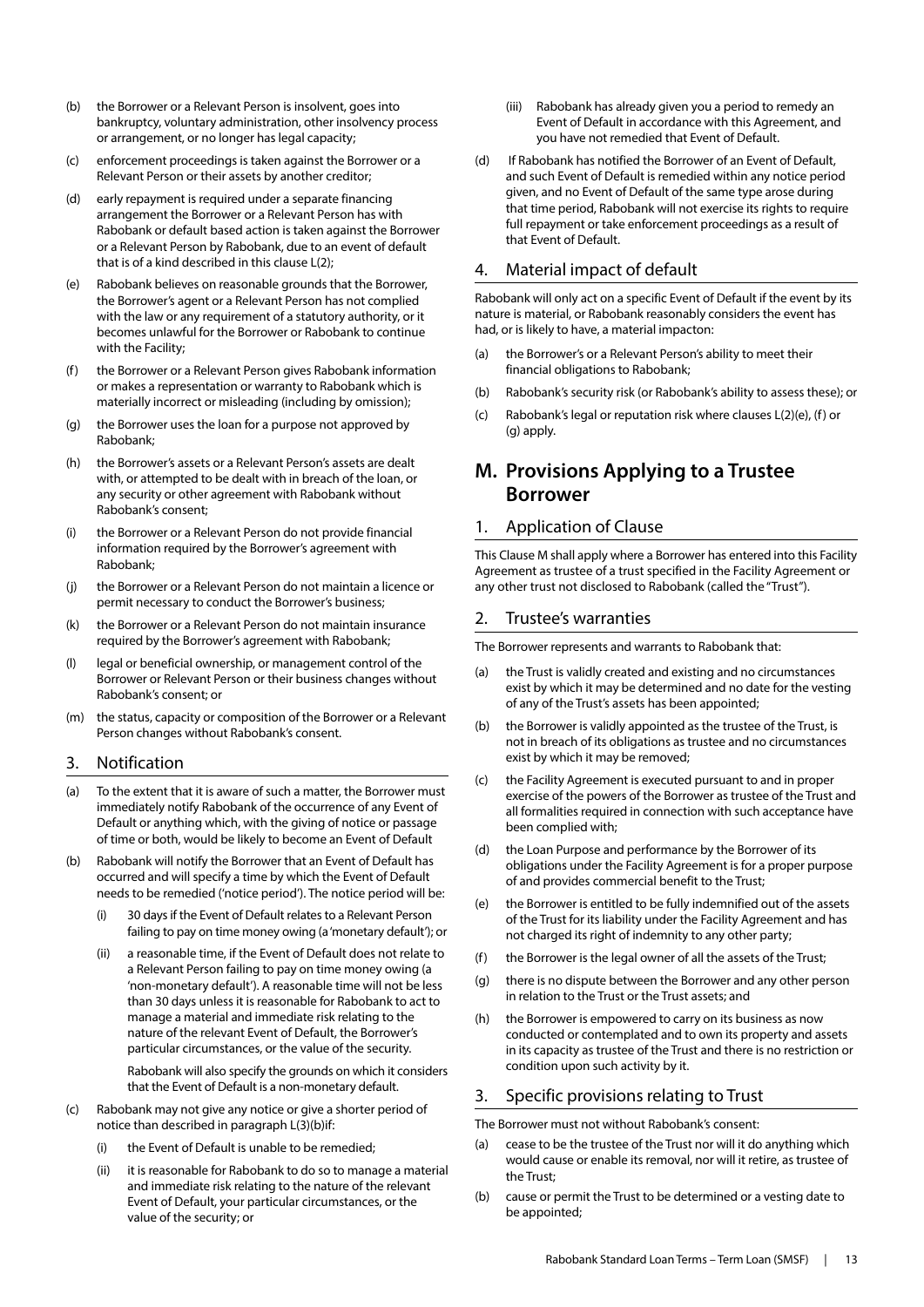- (c) do or permit anything which adversely affects the Borrower's right of indemnity against the Trust assets;
- (d) in any way vary or permit to be varied the terms of the Trust;
- (e) resettle, set aside, distribute or dispose of any Trust assets; or
- (f) delegate any powers of the Borrower as trustee of the Trust or exercise any power of appointment.

#### 4. Financial information

The Borrower must at the request of Rabobank provide full financial and other details of the Trust.

#### 5. Recovery from Trust

The Borrower irrevocably and unconditionally grants Rabobank direct access to the Trust assets to recover any money not paid on time under the Facility Agreement.

#### 6. New Trustees

The Borrower must procure that any person who becomes a trustee of the Trust (whether in replacement of or in addition to the Borrower) enters into a deed with Rabobank whereby it agrees to perform the obligations identical to those of the Borrower under the Facility Agreement.

#### 7. Borrower's liability unlimited

The Borrower's liability under the Facility Agreement is not limited or otherwise affected by the Borrower being trustee of the Trust or the extent of its ability to indemnify itself out of the assets of the Trust.

## **N. Securities**

#### 1. Collateral Securities

Each Security is collateral one with the other to the intent that:

- (a) each Security is deemed to secure the Facility, even if a Security may have been executed prior to this Facility Agreement; and
- (b) a default under any one or more of the Securities shall be a default under all the other Securities and under this Facility Agreement and Rabobank may exercise its rights and remedies under all or any of the Securities and under this Facility Agreement either separately or concurrently.

#### 2. Further Security

The Securities shall include:

- (a) an assignment by the mortgagor of all its right, title and interest in any licences or other rights attaching to or benefiting the Security property; and
- (b) those provisions which a prudent mortgagee would include in its securities for the better protection of its interests.

#### 3. Priorities

Except where there is written agreement to the contrary, if there is any security ranking prior to Rabobank's security then settlement of the Facility is subject to the prior security holder providing written consent to Rabobank's security, and if there is any security ranking subsequent to Rabobank's security, then settlement is subject to the subsequent security holder ceding priority to Rabobank's security for fluctuating advances from time to time to the Borrower's maximum liability with Rabobank.

## **O. General Provisions**

#### 1. Borrower's undertakings

For as long as any amount is outstanding under the Facility Agreement or any Security or any amount of the Facility is available for drawdown, the Borrower undertakes to Rabobank that it will:

- (a) ensure that no amount of shareholders' or directors' loans to the Borrower will be repaid prior to the Facility being repaid without the prior written consent of Rabobank;
- (b) not sell or otherwise dispose of or create any interest in all or a substantial part of its assets unless for full value and in the ordinary course of day to day trading; and
- (c) duly and punctually lodge all forms and returns as required by any regulatory body and punctually pay when due all outgoings (including without limitation rent, taxes, duties and imposts) payable by it.

#### 2. Borrower's representations and warranties

The Borrower hereby represents and warrants to Rabobank that:

- (a) the execution of the Facility Agreement and any Security is valid and does not violate any existing law or regulation or any document or agreement to which a Relevant Person is a party or which is binding upon it or any of its assets;
- (b) all consents, licences, approvals and authorisations of every government authority required to be obtained by a Relevant Person in connection with the execution, delivery and performance of the Facility Agreement and any Security have been obtained and are valid and subsisting;
- (c) all information relating to a Relevant Person provided to Rabobank in connection with the Facility Agreement and any Security is true in all material respects and is not, by omission or otherwise, misleading in any material respect;
- (d) rates, taxes and other outgoings of the Borrower that are due and payable have been paid and where such amounts have not been paid Rabobank has been informed;
- (e) each Relevant Person has complied with all statutes and regulations relative to it and the business (if any) carried on by it;
- (f) no litigation, or other proceedings are current, pending or threatened which if adversely determined would or could have a material effect on the business assets or financial condition of a Relevant Person;
- (g) no event has occurred or is occurring which constitutes an Event of Default;
- (h) in respect of each Relevant Person that is or purports to be a body corporate that:
	- (i) the Relevant Person is duly incorporated and has the corporate power to own its own property and to carry on its own business as is now being conducted;
	- (ii) the execution, delivery and performance of the Facility Agreement and any Security to which the Relevant Person is a party does not violate the Memorandum and Articles of Association of the Relevant Person and, if the Relevant Person is listed on the Australian Stock Exchange Limited or its subsidiaries or on any Stock Exchange, the listing requirements (or equivalent) thereof;
	- (iii) the Relevant Person has the power, and has taken all corporate and other action required, to enter into the Facility Agreement or any Security to which it is party and to authorise the execution and delivery thereof and the performance of its obligations thereunder; and
	- (iv) the Relevant Person has filed all corporate notices and effected all registrations with the relevant authorities as required by law, and all such filing and registrations are current complete and accurate.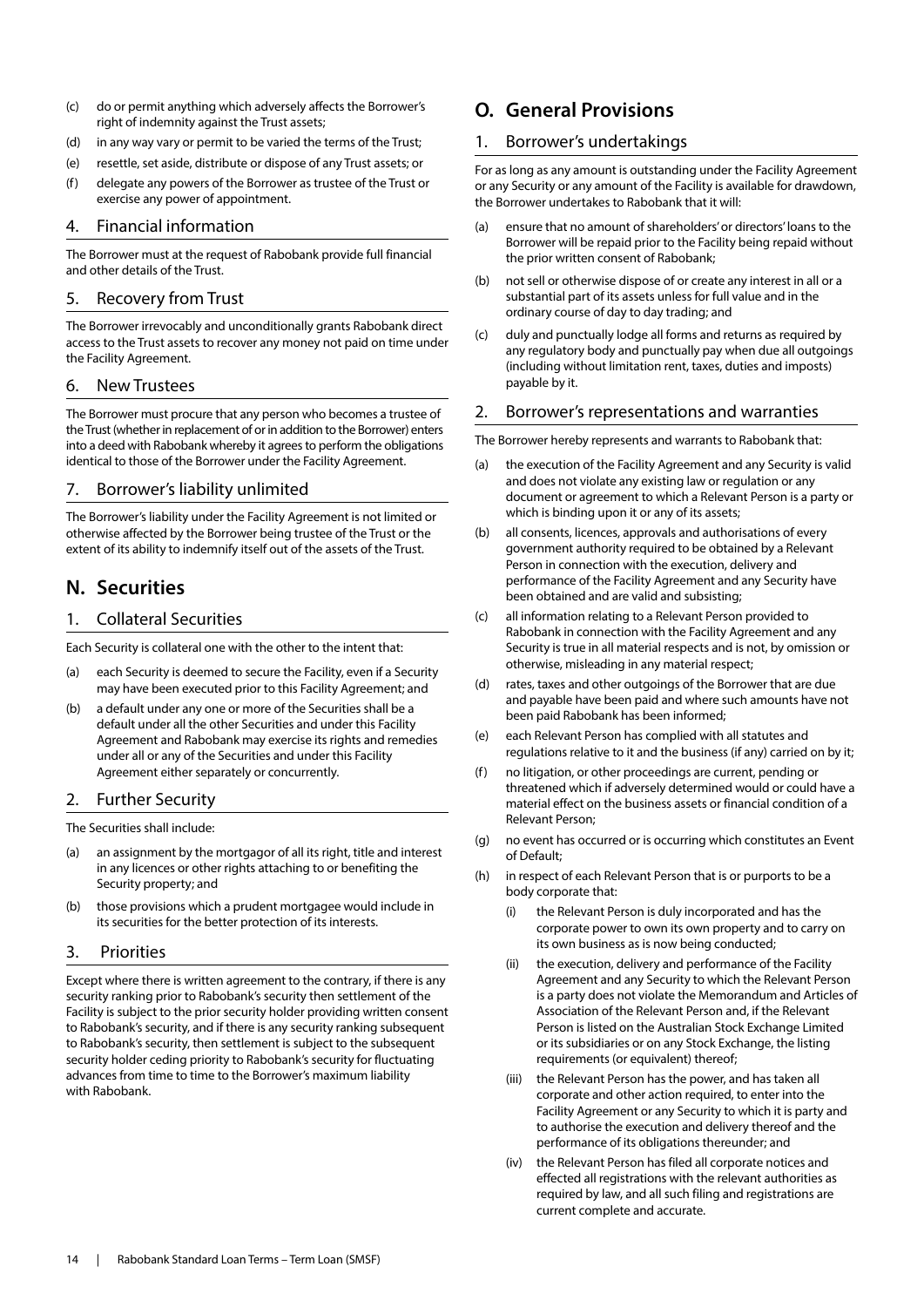#### 3. Continuing Warranties

Each representation and warranty contained in Clause O(2) will be repeated on each day while any monies are outstanding to Rabobank under the terms of the Facility Agreement or any Security (whether or not they are due for payment) or the Facility is available for drawdown, with reference to the facts and circumstances then subsisting, as if made on each such day.

#### 4. Borrower's acknowledgments

The Borrower acknowledges that:

- (a) it has not entered into the Facility Agreement in reliance on, or as a result of, any statement or conduct of any kind of or on behalf of Rabobank (including, without limitation, any advice, warranty, representation or undertaking); and
- (b) Rabobank is not obliged to do anything (including, without limitation, disclose anything or give advice), except as expressly set out in the Facility Agreement.

#### 5. Borrower's indemnities

- (a) In addition to their obligations to pay compensation under Clauses I1 or I2 the Borrower indemnifies Rabobank on demand against all actions, claims, demands, losses, damages, liabilities, costs, charges or expenses of any nature (including legal costs) suffered or incurred at any time actually or contingently by Rabobank arising at any time directly or indirectly from:
	- (i) the occurrence of any Event of Default or Rabobank exercising or attempting to exercise any right or option arising upon an Event of Default;
	- (ii) the rate of interest applying to a judgment debt being less than that applying to the original obligation to pay in respect of which judgment was obtained;
	- (iii) a claim that a payment, obligation, settlement, transaction, conveyance or transfer in connection with money owing by any Relevant Person to Rabobank (or money which would be owing if the claim was valid) is void or voidable under any Insolvency Provisions or for any other reason being upheld conceded or compromised;
	- (iv) Rabobank paying any costs described in clause K(1); or
	- (v) Rabobank accepting or rejecting any instructions unless the liability results directly from Rabobank's negligence, wilful default or fraud.
- (a) A certificate by Rabobank of its determination made in good faith of the amount of loss payable by the Borrower under Clause O5(a) shall in the absence of manifest error be conclusive and binding upon the Borrower.
- (b) The Borrower's obligations to indemnify Rabobank under this Clause O5 survive the closure of the Account or the discharge of any Security
- (c) An indemnity described under this Clause O5 will not apply to the extent that any action, claim, demand, loss, damage, liability, cost, charge or expense was caused by:
	- (i) Rabobank, including its officers, employees, contractors or agents; or
	- (ii) a receiver appointed by Rabobank engaging in fraud, negligence or wilful misconduct.

#### 6. Changes in a Partnership

(a) Rabobank may require any person who becomes a partner of the Partnership after the date of the Facility Agreement to provide a Guarantee and Indemnity to Rabobank in respect of the obligations of the Borrower under the Facility Agreement. In the event such Guarantee and Indemnity is not provided within two (2) months of the date of Rabobank's request to do so, the

Borrower will be deemed to be in default of its obligations under the Facility Agreement; and

(b) If during the term of the Facility a Borrower leaves the Partnership, Rabobank may in its absolute discretion release such partner from their obligations to Rabobank under the Facility Agreement or any Security, subject to the consent of all of the Borrowers and Security Providers.

#### 7. Continuing liability

Each Borrower will remain liable under the Facility Agreement notwithstanding that another Borrower has ceased to be liable for any reason.

#### 8. Officers of Rabobank who may sign a notice

Any statement, demand or notice to the Borrower will be effectively signed on behalf of Rabobank if it is executed or signed by Rabobank, any director or secretary of Rabobank, any employee whose title includes the word "manager", Rabobank's solicitor or any person authorised by any of the above.

#### 9. Methods of serving a notice

In addition to effecting service under any statute, any statement, demand or notice to any party may be validly served for the purposes of the Facility Agreement by being delivered or sent by registered post to the addresses set out in the Facility Agreement or any Security or sent by telex or facsimile to the telex or facsimile number of a machine situated at the residence or place of business of any Borrower. Service pursuant to this Clause is taken to be effected:

- (a) where delivered upon actual delivery;
- (b) where sent by facsimile on production of a transmission report by the machine from which the facsimile was sent which indicates that the facsimile was sent successfully in its entirety to the facsimile number of the recipient except where actual delivery is made or the telex or facsimile is sent after 4.30 pm or on a day which is not a Business Day when service is taken to be effected at 9.00 am on the next Business Day.

#### 10. Rabobank may deal with rights under the Facility

Rabobank may at any time without the consent of the Borrower or any Security Provider, sell, assign, transfer, negotiate, grant participations in or otherwise dispose of or deal with all or any part of its interest in the Facility, the Facility Agreement, any Security or any debt owing under the Facility Agreement. The Borrower must at any time at the request of Rabobank execute and deliver to Rabobank or to such person as Rabobank may specify any and all documents as Rabobank may reasonably require to effect such purpose. In connection with any such proposed dealing, Rabobank may without notice to the Borrower disclose information relating to the Borrower, a Security Provider, the Facility Agreement or a Security.

#### 11. Rabobank's statement of money owing conclusive evidence

A statement in writing by Rabobank setting out the amount of money owing under the Facility Agreement or any determination of an amount to be paid or any component parts shall be conclusive evidence of those amounts except in the case of manifest error.

#### 12. Obligations not affected by delay or waiver

Failure by Rabobank to enforce at any time or for any duration of time, any of the provisions of this Facility Agreement or any security will not be construed as a waiver of such provisions or Rabobank's right to enforce those provisions.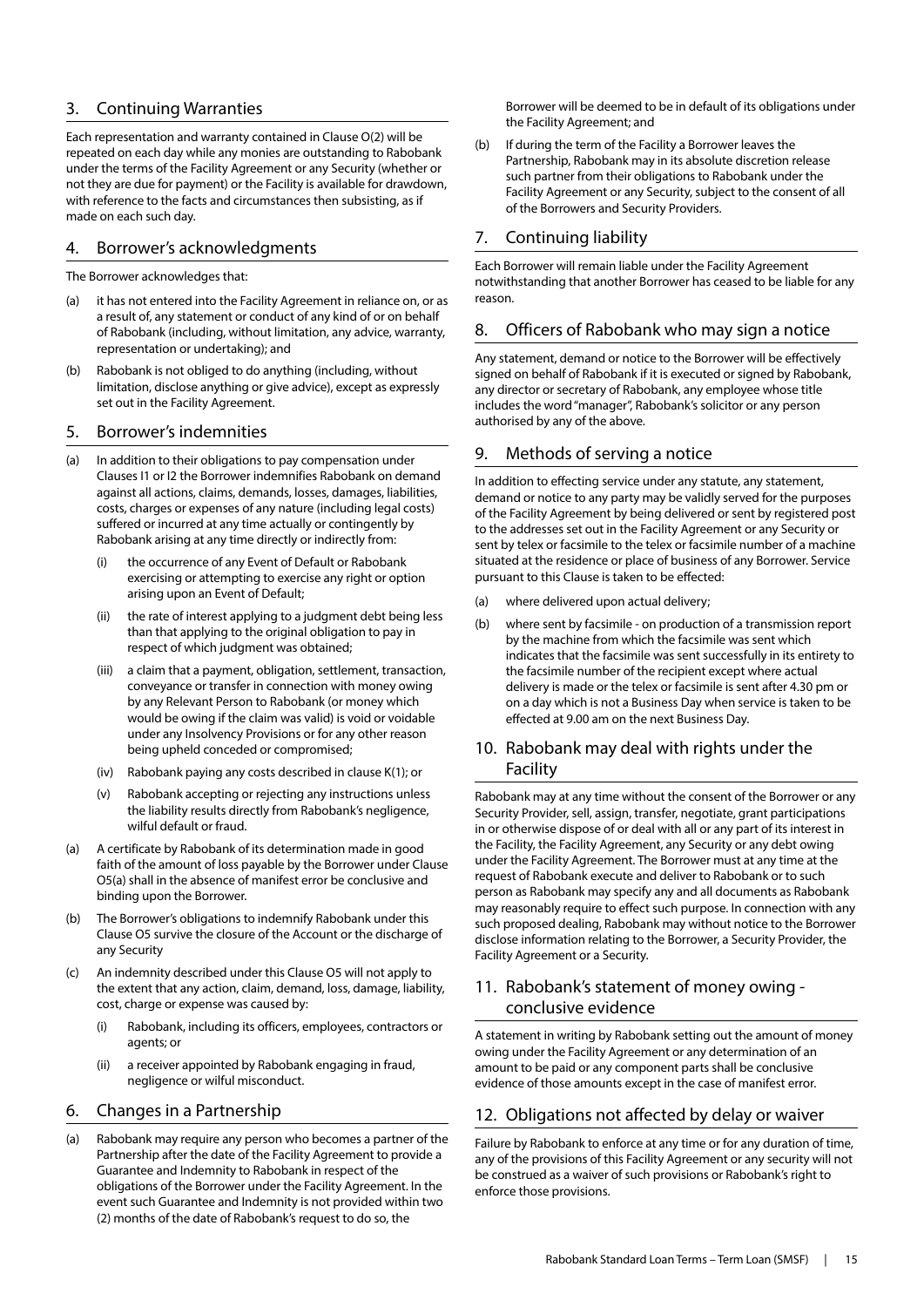#### 13. No moratorium

The provisions of any legislation postponing payment of money, reducing or fixing rates of interest or purporting to curtail or restrict any rights of Rabobank are, to the extent that it is lawful, expressly excluded from application to the Facility Agreement or any Security.

#### 14. Time is of the essence

The Borrower agrees that time is of the essence in relation to the performance of its obligations under the Facility Agreement.

#### 15. Severability of provisions

Every provision of the Facility Agreement is independent of the others. Any provision which is prohibited or unenforceable in any jurisdiction is to the extent of the prohibition or unenforceability deemed removed without invalidating the remaining provisions.

#### 16. Applicable law

The Facility Agreement is governed by the law of the state or territory specified in the Facility Agreement. The parties irrevocably and unconditionally submit to the non-exclusive jurisdiction of the court system of that place.

#### 17. Statements of Account

Rabobank will provide the Borrower with statements of account monthly. However, Rabobank need not provide a statement of account if:

- (a) no amount has been debited or credited to the Account during the statement period (other than debits for government charges or duties on receipts of withdrawals) and the Loan Balance is zero;
- (b) Rabobank has written off the debt relating to the Account during the statement period and no further amount has been debited or credited to the Account during the statement period;
- (c) the Borrower had been in breach of the contract relating to the Account for at least 3 months and Rabobank has cancelled the Facility before the statement period started and no further credit has been provided; or
- (d) the Borrower has died or is insolvent and the Borrower's personal representative or trustee in bankruptcy, or, in the case of a body corporate, the Borrower's liquidator or administrator, has not requested a statement of account.

However, even if you are in default under the contract relating to the Account, we will give you a statement of account if it is practicable for us to do so. If it is not practicable, we will inform you about the availability of statements and the method of requesting them and we will provide you with statements on request, in a timely manner.

#### 18. Anti-Money Laundering

You acknowledge that Rabobank may delay, intercept, block or refuse to make a payment if Rabobank believes on reasonable grounds that making a payment may breach any law in Australia or any other country, and Rabobank will not incur any liability if it does so. You agree to provide all information to Rabobank which Rabobank reasonably requires to comply with any laws in Australia or other country. You declare and undertake to Rabobank that the payment of monies in accordance with your instructions by us will not breach any laws in Australia or any other country.

#### 19. Operating your Account

- (a) You must conduct the Account in accordance with these Standard Loan Terms.
- (b) Proceeds of cheques are not available until cleared. Clearance usually takes 5 Business Days.
- (c) We may require you to satisfy us as to your identity. We may refuse to act on any instructions which we consider may be invalid. We may, at our discretion, act on telephone, e-mail or facsimile instructions apparently sent by you.
- (d) You agree that we will not be liable to you or anyone else for any loss or damage that you or anyone else suffer as a result of our refusal to authorise any transaction, where we have the right to so refuse.
- (e) We may provide you with a statement which states the amount you owe us on this Account, or which states anything else about the Account. You agree that the statement is sufficient to prove those things, unless you prove that the statement is incorrect.
- (f) We may monitor and/or record telephone conversations for verification purposes.
- (g) We are not liable to you for any loss, cost or damage you suffer arising from:
	- (i) the conduct or failure of any party we use to provide or help to provide any of the services in connection with the Account; or
	- (ii) any act, event or circumstance which is beyond our reasonable control, or which does not involve negligence or fraud on our part.
	- (iii) If the Account is owned by two or more people, you must advise Rabobank in writing how the Account is to be operated and instructions may be varied in writing.
- (h) If the Account is owned by two or more people, you must advise Rabobank in writing how the Account is to be operated and instructions may be varied in writing.

#### 20. Combining accounts

We may combine some or all accounts (including this Account) owned by you and held with us or our related entities, at any time and without prior notice to you. We will, however, inform you promptly after doing so. If we combine accounts, we will apply some or all credit funds against some or all debt you owe us. If we combine all of your accounts, there will be only a single amount either we owe you or you owe us. Combining accounts may result in a cost being debited to an account, such as a break cost if a term deposit is combined. We have no obligation to combine your accounts.

#### 21. Privacy

We will handle the personal data we obtain and hold as set out in our Privacy Policy (available on our website or in hard copy upon request) and the Privacy Notice and Acknowledgment which formed part of the application process for your product. You understand and acknowledge that that we will collect, use, hold and disclose personal data in the manner we have set out, both at the time of application and ongoing during our relationship with you.

#### 22. Banking Code of Practice

Unless otherwise stated in the Letter of Offer, the relevant provisions of the Banking Code of Practice (available on the website of the Australian Banking Association) apply to the Facility.

#### 23. Closure of Facility

- (a) If you wish to close the Facility, you must give us written notice and you must pay any amounts you owe us under the Facility. If there are joint Borrowers, we will need instructions from all joint Borrowers before closing the Facility.
- (b) If we close an account of yours that is in credit, we will give you reasonable notice and, unless we are prohibited from doing so, pay you the amount of the credit balance. We may charge you an amount that is our reasonable estimate of the costs of closure (we will advise you if there is such a fee). If an account has an overdrawing or debit balance you must pay to us the amount of that debit balance.